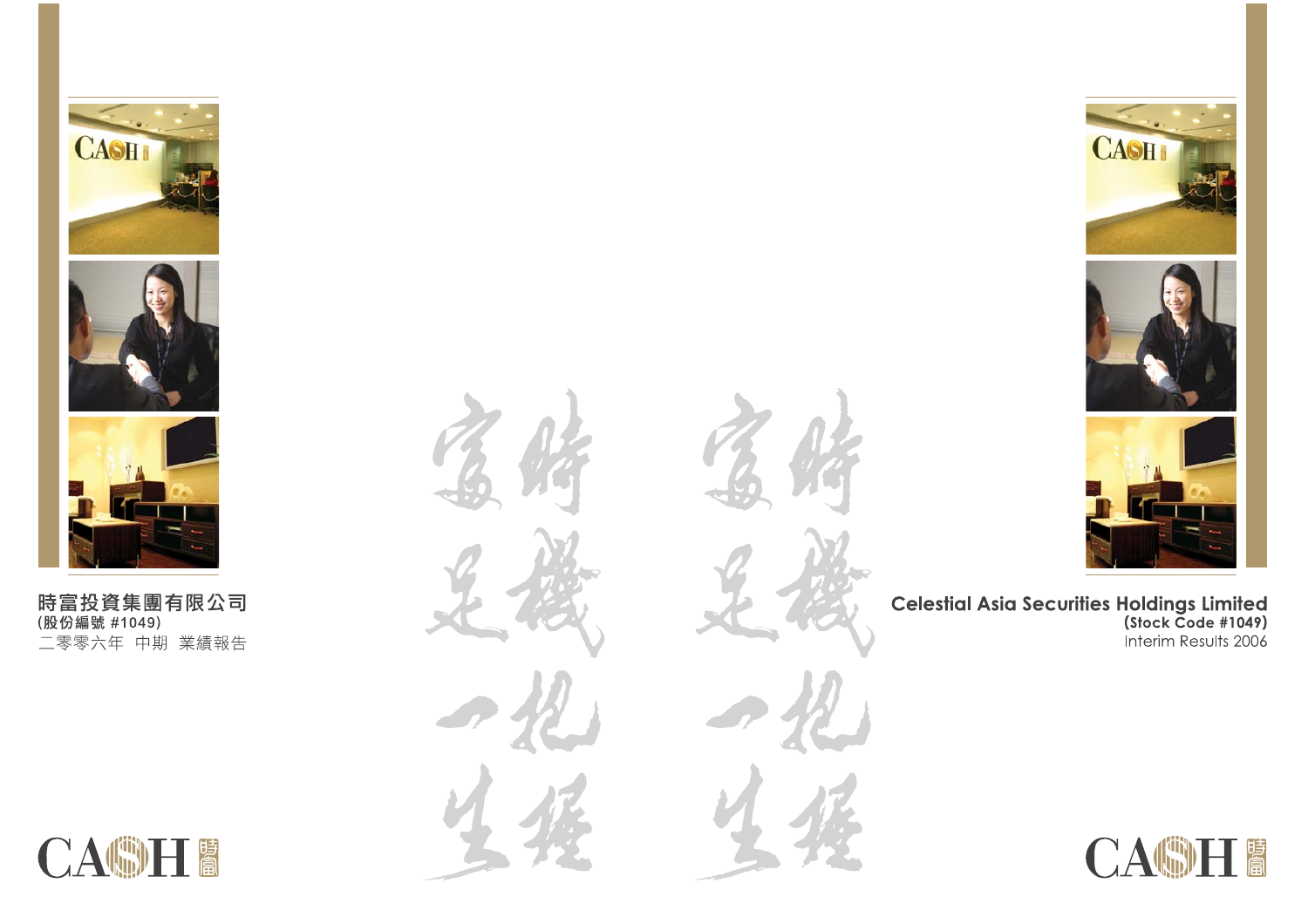### Consolidated Income Statement

The unaudited consolidated results of Celestial Asia Securities Holdings Limited ("Company" or "CASH") and its subsidiaries ("Group") for the six months ended 30 June 2006 together with the comparative figures for the last corresponding period are as follows: **Unaudited**

|                                                                                                                              |       | <u>unauairea</u><br>six months ended<br>30 June |                                |  |
|------------------------------------------------------------------------------------------------------------------------------|-------|-------------------------------------------------|--------------------------------|--|
|                                                                                                                              | Notes | 2006<br><b>HK\$'000</b>                         | 2005<br>HK\$'000<br>(restated) |  |
| <b>Continuing operations:</b><br>Revenue<br>Salaries, commission and related benefits<br>Other operating, administrative and | (3)   | 178,922<br>(90, 061)                            | 95,755<br>(52, 523)            |  |
| selling expenses<br>Depreciation and amortisation                                                                            |       | (57, 458)<br>(7,607)                            | (39, 156)<br>(8, 344)          |  |
| Net increase (decrease) in fair value of<br>listed investments held for trading<br>Loss on dilution of shareholding          |       | 3,034                                           | (4, 378)                       |  |
| in subsidiary                                                                                                                |       | (4,006)                                         |                                |  |
| Gain on disposal of partial<br>interest in associate<br>Loss on dilution of shareholding in associate                        |       | 12,904                                          | (974)                          |  |
| Share of profit in associate<br>Finance costs<br>Impairment loss recognised in                                               | (5)   | 13,118<br>(27, 395)                             | 5,197<br>(5,758)               |  |
| respect of goodwill                                                                                                          |       | (5,000)                                         |                                |  |
| Profit (Loss) before taxation<br>Taxation charge                                                                             | (6)   | 16,451<br>(4,090)                               | (10, 181)<br>(150)             |  |
| Profit (Loss) for the period from<br>continuing operations                                                                   |       | 12,361                                          | (10, 331)                      |  |
| <b>Discontinued operation:</b><br>Loss for the period from<br>discontinued operation                                         | (8)   |                                                 | (10, 507)                      |  |
| Profit (Loss) for the period                                                                                                 |       | 12,361                                          | (20, 838)                      |  |
| Attributable to shareholders:<br>Equity holders of the Company<br>Minority interests                                         |       | 1,964<br>10,397                                 | (18, 762)<br>(2,076)           |  |
|                                                                                                                              |       | 12,361                                          | (20, 838)                      |  |
| Earnings (Loss) per share<br>From continuing and discontinued<br>operations:                                                 | (7)   |                                                 |                                |  |
| - Basic<br>- Diluted                                                                                                         |       | $0.4$ cent<br>$0.4$ cent                        | $(4.3)$ cents<br>$(4.3)$ cents |  |
| Earnings (Loss) per share                                                                                                    |       |                                                 |                                |  |
| From continuing operations:<br>– Basic                                                                                       |       | $0.4$ cent                                      | $(2.6)$ cents                  |  |
| - Diluted                                                                                                                    |       | $0.4$ cent                                      | $(2.6)$ cents                  |  |
|                                                                                                                              |       |                                                 |                                |  |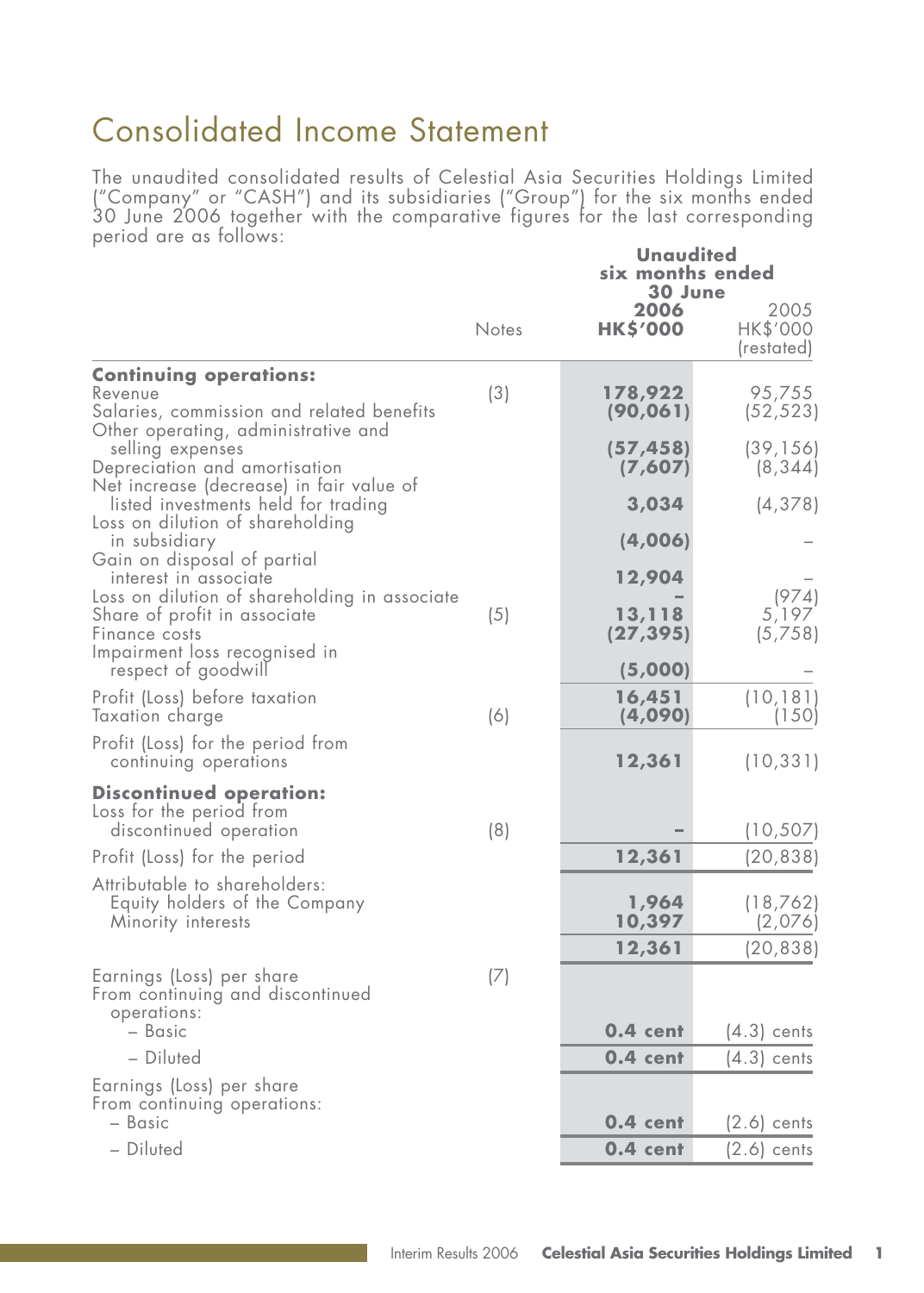# Consolidated Balance Sheet

|                                                                                                                                                                                                                                  | Notes | 2006<br>(Unaudited)<br><b>HK\$'000</b>                                     | 30 June 31 December<br>2005<br>(Audited)<br>HK\$'000            |
|----------------------------------------------------------------------------------------------------------------------------------------------------------------------------------------------------------------------------------|-------|----------------------------------------------------------------------------|-----------------------------------------------------------------|
| <b>Non-current assets</b><br>Property and equipment<br>Prepaid lease payments<br>Investments property<br>Goodwill<br>Interests in associate<br>Intangible assets<br>Other assets<br>Loan receivables<br>Deposits for acquisition | (14)  | 96,134<br>17,000<br>5,000<br>138,268<br>100,404<br>37,479<br>23,468<br>110 | 12,802<br>17,426<br>103,870<br>11,261<br>7,564<br>725<br>56,095 |
|                                                                                                                                                                                                                                  |       | 417,863                                                                    | 209,743                                                         |
| <b>Current assets</b><br>Inventories<br>Deferred tax assets<br>Account receivables<br>Loan receivables                                                                                                                           | (9)   | 62,267<br>1,390<br>549,279<br>54,126                                       | 3,940<br>469,772<br>38,460                                      |
| Prepayments, deposits and<br>other receivables<br>Listed investments held for trading<br>Derivative financial instrument<br>Bank deposits under conditions<br>Bank balances – trust and                                          |       | 112,810<br>20,181<br>11<br>79,277                                          | 19,580<br>35,467<br>16<br>17,125                                |
| segregated accounts<br>Bank balances (general accounts) and cash                                                                                                                                                                 |       | 428,236<br>199,082                                                         | 352,902<br>118,219                                              |
|                                                                                                                                                                                                                                  |       | 1,506,659                                                                  | 1,055,481                                                       |
| <b>Current liabilities</b><br>Account payables<br>Accrued liabilities and other payables<br>Deferred revenue<br>Taxation payable                                                                                                 | (10)  | 868,067<br>86,628<br>429<br>3,064                                          | 581,965<br>35,801<br>1,525                                      |
| Obligations under finance leases<br>– amount due within one year                                                                                                                                                                 |       | 152                                                                        | 150                                                             |
| Bank borrowings – amount due<br>within one year                                                                                                                                                                                  |       | 318,842                                                                    | 171,737                                                         |
| Convertible loan note – amount due<br>within one year                                                                                                                                                                            | (13)  |                                                                            | 30,242                                                          |
|                                                                                                                                                                                                                                  |       | 1,277,182                                                                  | 821,420                                                         |
| Net current assets                                                                                                                                                                                                               |       | 229,477                                                                    | 234,061                                                         |
| Total assets less current liabilities                                                                                                                                                                                            |       | 647,340                                                                    | 443,804                                                         |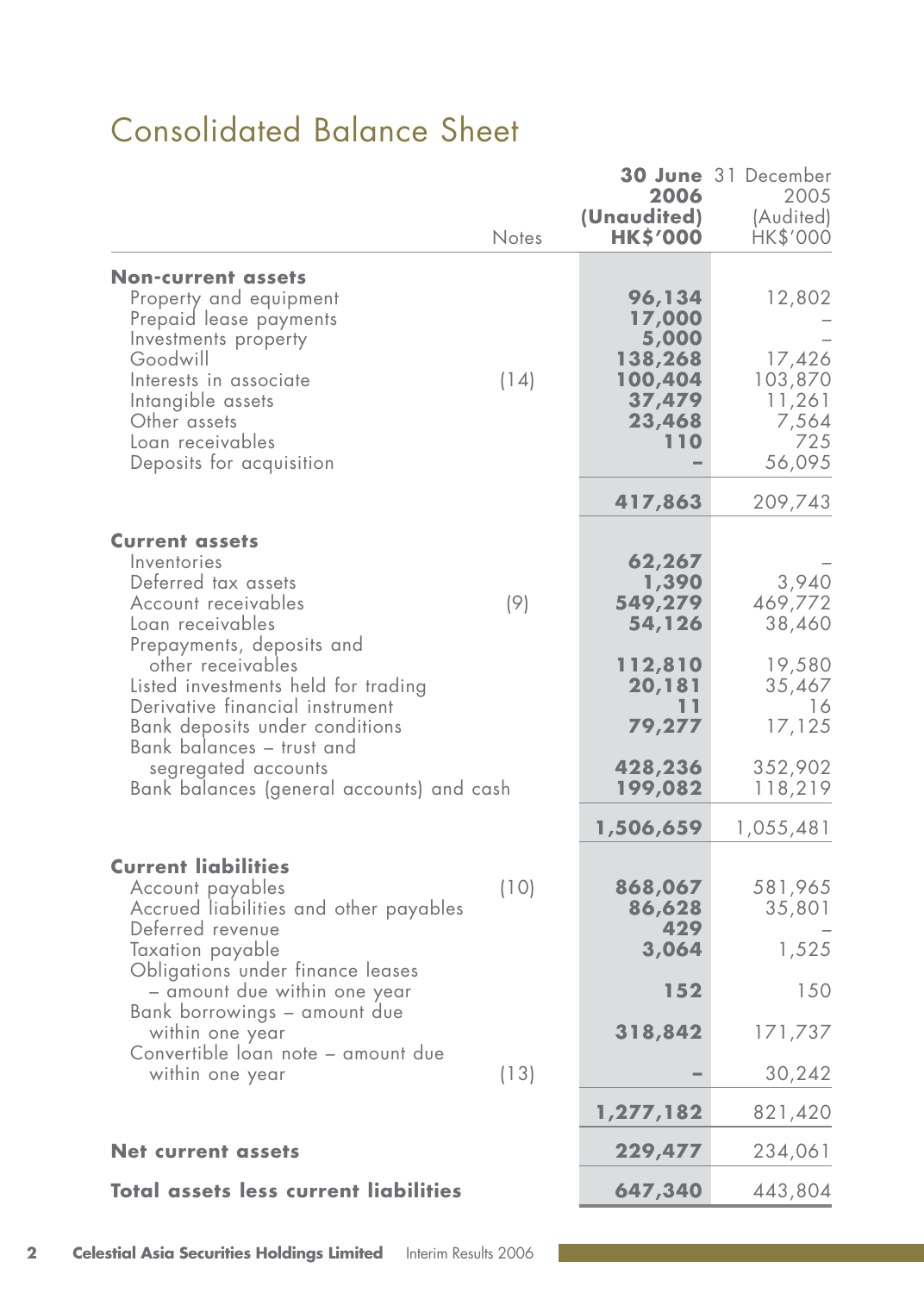|                                                                                                                                     | Note | 2006<br>(Unaudited)<br><b>HK\$'000</b> | <b>30 June</b> 31 December<br>2005<br>(Audited)<br>HK\$'000 |
|-------------------------------------------------------------------------------------------------------------------------------------|------|----------------------------------------|-------------------------------------------------------------|
| <b>Capital and reserves</b><br>Share capital<br>Reserves                                                                            | (12) | 43,748<br>141,560                      | 43,748<br>139,596                                           |
| Equity attributable to equity holders<br>of the Company<br>Equity component of convertible loan<br>note and share option reserve of |      | 185,308                                | 183,344                                                     |
| a listed subsidiary<br>Minority interests                                                                                           |      | 947<br>269,050                         | 1,464<br>179,273                                            |
| <b>Total equity</b>                                                                                                                 |      | 455,305                                | 364,081                                                     |
| Non-current liabilities<br>Obligations under finance leases<br>- amount due after one year<br>Bank borrowings - amount due          |      | 82                                     | 159                                                         |
| atter one year<br>Amount due to associate                                                                                           |      | 91,363<br>100,590                      | 79,564                                                      |
|                                                                                                                                     |      | 192,035                                | 79,723                                                      |
|                                                                                                                                     |      | 647,340                                | 443,804                                                     |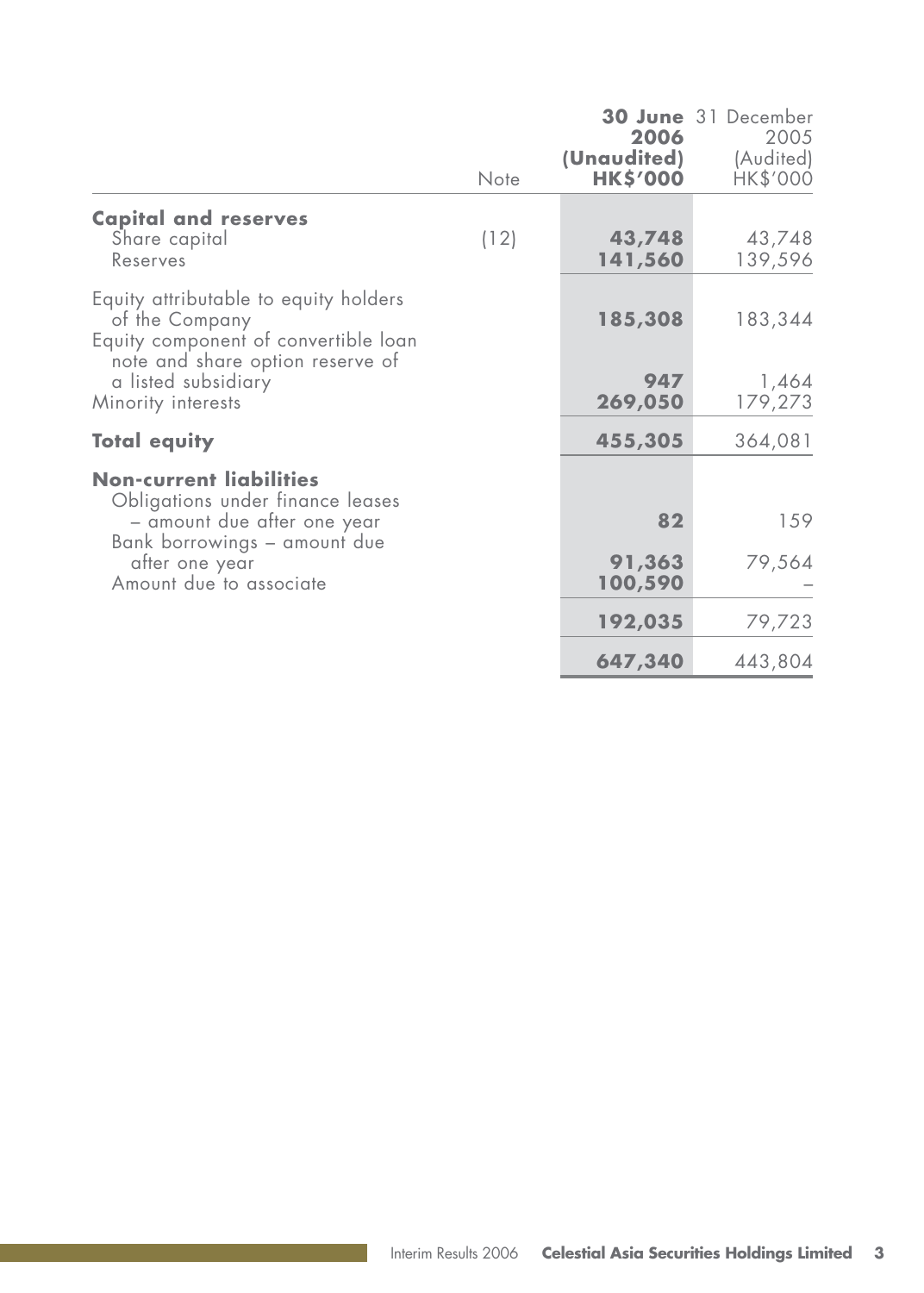# Condensed Consolidated Cash Flow Statement

|                                                                                                | <b>Unaudited</b><br>six months ended<br>30 June |                  |  |
|------------------------------------------------------------------------------------------------|-------------------------------------------------|------------------|--|
|                                                                                                | 2006<br><b>HK\$'000</b>                         | 2005<br>HK\$'000 |  |
| Net cash used in operating activities                                                          | (3, 471)                                        | (40,933)         |  |
| Net cash used in investing activities                                                          | (81, 245)                                       | (35, 979)        |  |
| Net cash from (used in) financing activities                                                   | 165,579                                         | (56, 776)        |  |
| Net increase (decrease) in cash and<br>cash equivalents                                        | 80,863                                          | (133, 688)       |  |
| Cash and cash equivalents at beginning of period                                               | 118,219                                         | 236,147          |  |
| Cash and cash equivalents at end of period                                                     | 199,082                                         | 102,459          |  |
| Analysis of balances of cash and cash equivalents<br>Bank balances (general accounts) and cash | 199,082                                         | 102,459          |  |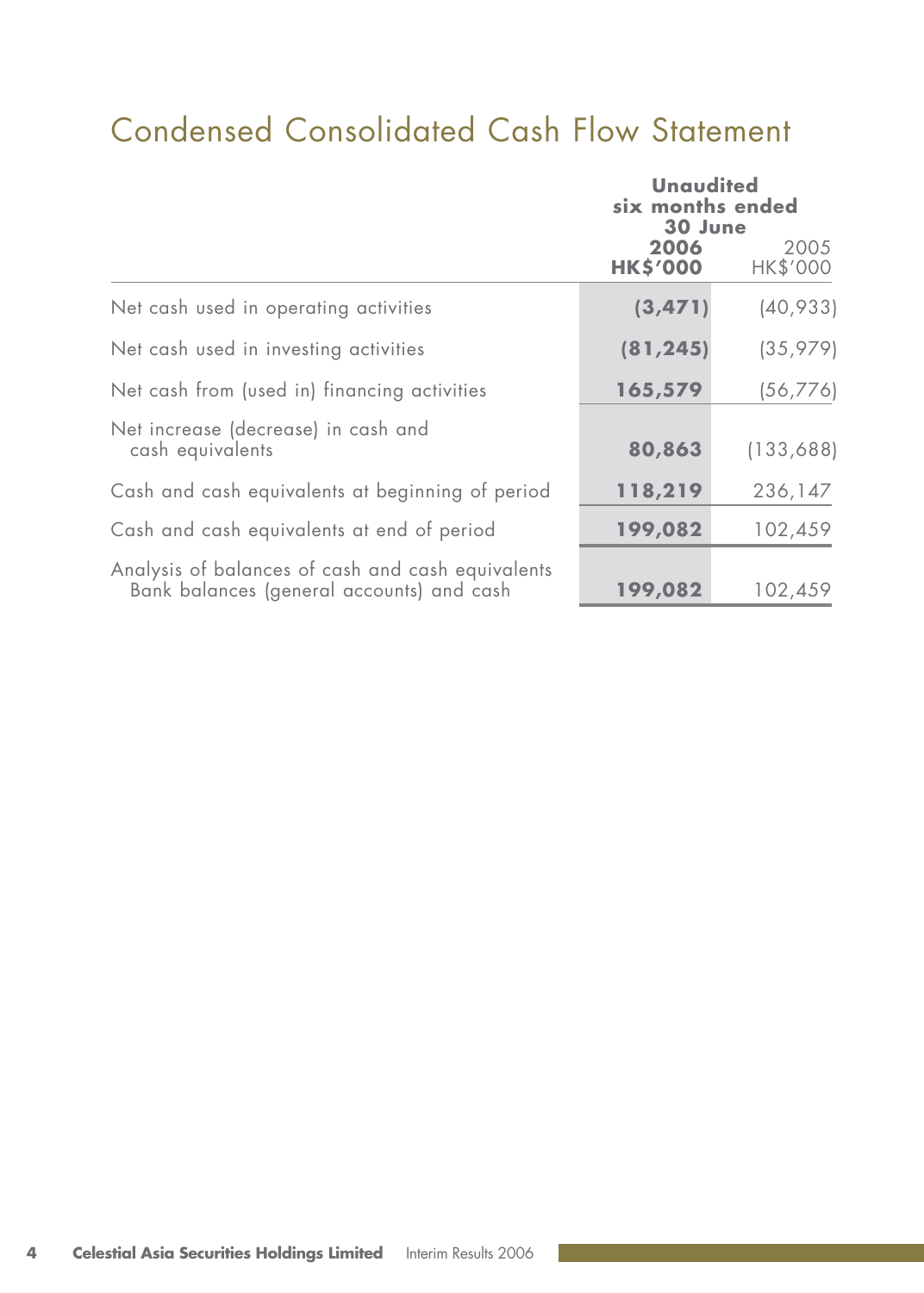# Consolidated Statement of Changes in Equity

|                                                                                                        |                     |                           |                            | Attributable to equity holders of the Company |                            |                           |                          |                          | Convertible                | Share<br>option<br>loan note reserve and |                              |                          |
|--------------------------------------------------------------------------------------------------------|---------------------|---------------------------|----------------------------|-----------------------------------------------|----------------------------|---------------------------|--------------------------|--------------------------|----------------------------|------------------------------------------|------------------------------|--------------------------|
|                                                                                                        |                     | Share                     | Share                      | Contributed                                   | General                    |                           | Other Accumulated        |                          | equity                     | translation                              | Minority                     |                          |
|                                                                                                        | Notes               | capital<br><b>HKS'000</b> | premium<br><b>HK\$'000</b> | surplus<br><b>HKS'000</b>                     | reserve<br><b>HK\$'000</b> | reserve<br><b>HKS'000</b> | losses<br><b>HKS'000</b> | Total<br><b>HK\$'000</b> | reserve<br><b>HK\$'000</b> | reserve<br><b>HKS'000</b>                | interests<br><b>HK\$'000</b> | Total<br><b>HK\$'000</b> |
| At 1 January 2006                                                                                      |                     | 43,748                    | 99,512                     | 16,724                                        | 1,160                      | 12,314                    | 9,886                    | 183,344                  | 581                        | 883                                      | 179,273                      | 364,081                  |
| Issue of new shares by subsidiary<br>Conversion of CASH Financial<br>Services Group Limited ("CFSG")'s | $\lbrack a \rbrack$ | $\overline{\phantom{a}}$  |                            |                                               |                            |                           |                          |                          |                            | $\blacksquare$                           | 79,380                       | 79,380                   |
| convertible loan note<br>Arising from partial repayment of                                             | $\lbrack a \rbrack$ |                           |                            |                                               |                            |                           |                          | $\overline{\phantom{a}}$ | (308)                      |                                          | $\blacksquare$               | (308)                    |
| CFSG's convertible loan note<br>Exchange difference arising from                                       |                     |                           |                            |                                               |                            |                           |                          | $\overline{\phantom{a}}$ | (273)                      |                                          | $\blacksquare$               | (273)                    |
| translation of foreign operations                                                                      |                     |                           | ٠                          |                                               |                            | ٠                         |                          |                          | $\overline{a}$             | 64                                       |                              | 64                       |
| Net profit for the period                                                                              |                     |                           | $\overline{a}$             |                                               |                            | $\blacksquare$            | 1,964                    | 1,964                    | $\blacksquare$             | $\blacksquare$                           | 10,397                       | 12,361                   |
| At 30 June 2006                                                                                        |                     | 43,748                    | 99,512                     | 16,724                                        | 1,160                      | 12,314                    | 11,850                   | 185,308                  |                            | 947                                      | 269,050                      | 455,305                  |

**Unaudited six months ended 30 June 2006**

|                                                                                           |                                                                                                                                                                                                                                                | Unqudited six months ended 30 June 2005 |                              |                                                                                     |                                |                              |                                          |                   |                                            |                                        |                                   |                   |
|-------------------------------------------------------------------------------------------|------------------------------------------------------------------------------------------------------------------------------------------------------------------------------------------------------------------------------------------------|-----------------------------------------|------------------------------|-------------------------------------------------------------------------------------|--------------------------------|------------------------------|------------------------------------------|-------------------|--------------------------------------------|----------------------------------------|-----------------------------------|-------------------|
|                                                                                           |                                                                                                                                                                                                                                                |                                         |                              |                                                                                     |                                |                              |                                          |                   | Convertible                                |                                        |                                   |                   |
|                                                                                           | Notes                                                                                                                                                                                                                                          | Share<br>capital<br>HK\$'000            | Share<br>premium<br>HK\$'000 | Attributable to equity holders of the Company<br>Contributed<br>surplus<br>HK\$'000 | General<br>reserve<br>HK\$'000 | Other<br>reserve<br>HK\$'000 | Accumulated<br>losses<br><b>HK\$'000</b> | Total<br>HK\$'000 | loan note<br>equity<br>reserve<br>HK\$'000 | Share<br>option<br>reserve<br>HK\$'000 | Minority<br>interests<br>HK\$'000 | Total<br>HK\$'000 |
| At 1 January 2005, as<br>originally stated<br>Effects of change in<br>accounting polices  |                                                                                                                                                                                                                                                | 43,748                                  | 295,177                      | 16,724                                                                              | 1,160                          | 12,314                       | (149, 284)<br>678                        | 219,839<br>678    | 771                                        | 680                                    | 167,100<br>(1, 014)               | 386,939<br>1,115  |
| At 1 January 2005, as restated<br>Amount transferred from share                           |                                                                                                                                                                                                                                                | 43,748                                  | 295,177                      | 16,724                                                                              | 1,160                          | 12,314                       | (148,606)                                | 220,517           | 771                                        | 680                                    | 166.086                           | 388,054           |
| premium to contributed surplus<br>Amount transferred to set off                           | b                                                                                                                                                                                                                                              | i.                                      | (195, 665)                   | 195,665                                                                             |                                |                              |                                          |                   |                                            |                                        |                                   |                   |
| accumulated losses                                                                        | $\left[ c\right] % \includegraphics[width=0.9\textwidth]{images/TrDiag-Architecture.png} \caption{The 3D (top) and the 4D (bottom) of the 3D (bottom) and the 4D (bottom) of the 3D (bottom) of the 3D (bottom).} \label{TrDiag-Architecture}$ |                                         |                              | [195, 665]                                                                          |                                |                              | 195,665                                  |                   |                                            |                                        |                                   |                   |
| 2004 CFSG final dividend paid<br>Arising from partial repayment of                        |                                                                                                                                                                                                                                                |                                         |                              |                                                                                     |                                |                              | (3,678)                                  | (3,678)           |                                            |                                        | ä,                                | [3,678]           |
| a convertible loan note<br>Issue of new shares by CASH Retail<br>Management Group Limited | $\lfloor d \rfloor$                                                                                                                                                                                                                            |                                         |                              |                                                                                     |                                |                              |                                          |                   | (292)                                      |                                        |                                   | (292)             |
| ("CRMG") in April 2005<br>Issue of new shares by CRMG                                     | e                                                                                                                                                                                                                                              |                                         |                              |                                                                                     |                                |                              |                                          |                   |                                            |                                        | 20,223                            | 20,223            |
| in May 2005                                                                               | $\left(\begin{smallmatrix} f\\f\end{smallmatrix}\right)$                                                                                                                                                                                       |                                         |                              |                                                                                     |                                |                              |                                          |                   |                                            |                                        | (66, 557)                         | [66, 557]         |
| Net loss for the period                                                                   |                                                                                                                                                                                                                                                |                                         |                              |                                                                                     |                                | i.                           | (18, 762)                                | (18, 762)         |                                            |                                        | [2,076]                           | (20, 838)         |
| At 30 June 2005                                                                           |                                                                                                                                                                                                                                                | 43.748                                  | 99,512                       | 16,724                                                                              | 1,160                          | 12.314                       | 24,619                                   | 198,077           | 479                                        | 680                                    | 117,676                           | 316,912           |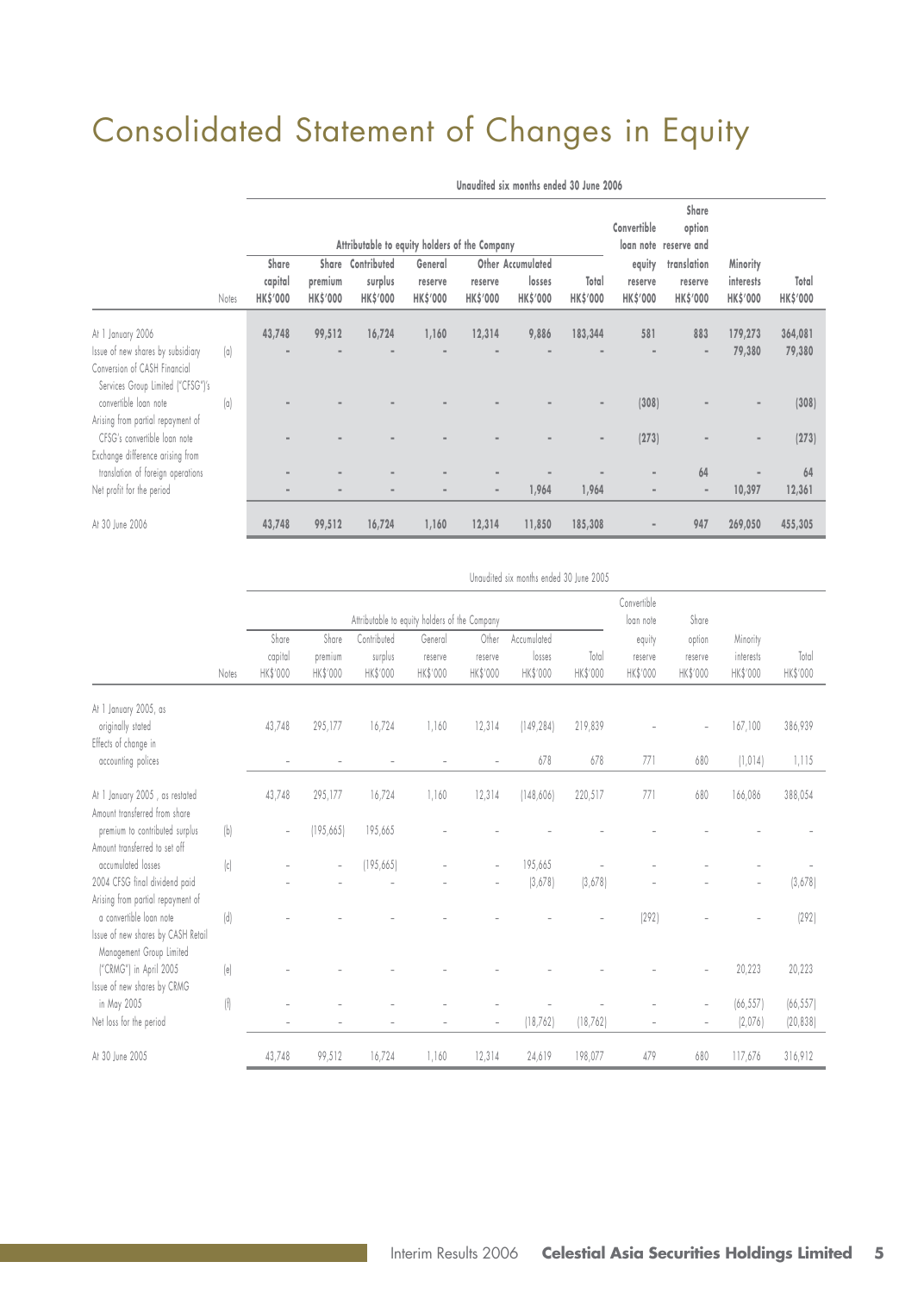Notes:

- (a) In January 2006, 155,000,000 shares of HK\$0.10 each at a placing price of HK\$0.40 per share and 120,000,000 shares of HK\$0.10 each at a subscription price of HK\$0.40 per share were issued by CFSG on 10 January 2006 and 60,000,000 shares of HK\$0.10 each at a conversion price of HK\$0.27 per share were issued by CFSG on 18 January 2006 upon the exercise of partial conversion right attaching to the convertible loan note issued on 1 September 2004 by the noteholder in the amount of HK\$16,200,000.
- (b) Pursuant to a special resolution passed on 30 May 2005, the share premium account of the Company as of 31 December 2004 was reduced by an amount of HK\$195,665,196 and such amount was transferred to the contributed surplus account of the Company.
- (c) Pursuant to the minutes of a directors' meeting held on 30 May 2005, an amount of HK\$195,665,196 was transferred from the contributed surplus account to set off against the accumulated losses of the Company at 31 December 2004.
- (d) It refers to the difference between the fair value amount allocated to the liability component of a convertible loan note and the repayment amount of HK\$4,000,000.
- (e) In April 2005, 83,000,000 shares of HK\$0.02 each in CRMG at a subscription price of HK\$0.28 per share were issued. The Group's interest in CRMG was reduced from 66.53% to 59.17%.
- (f) In May 2005, 223,000,000 shares of HK\$0.02 each in CRMG at subscription price of HK\$0.30 per share were issued. The Group's interest in CRMG was reduced from 59.17% to 44.69%. Please refer to note (5) below for details.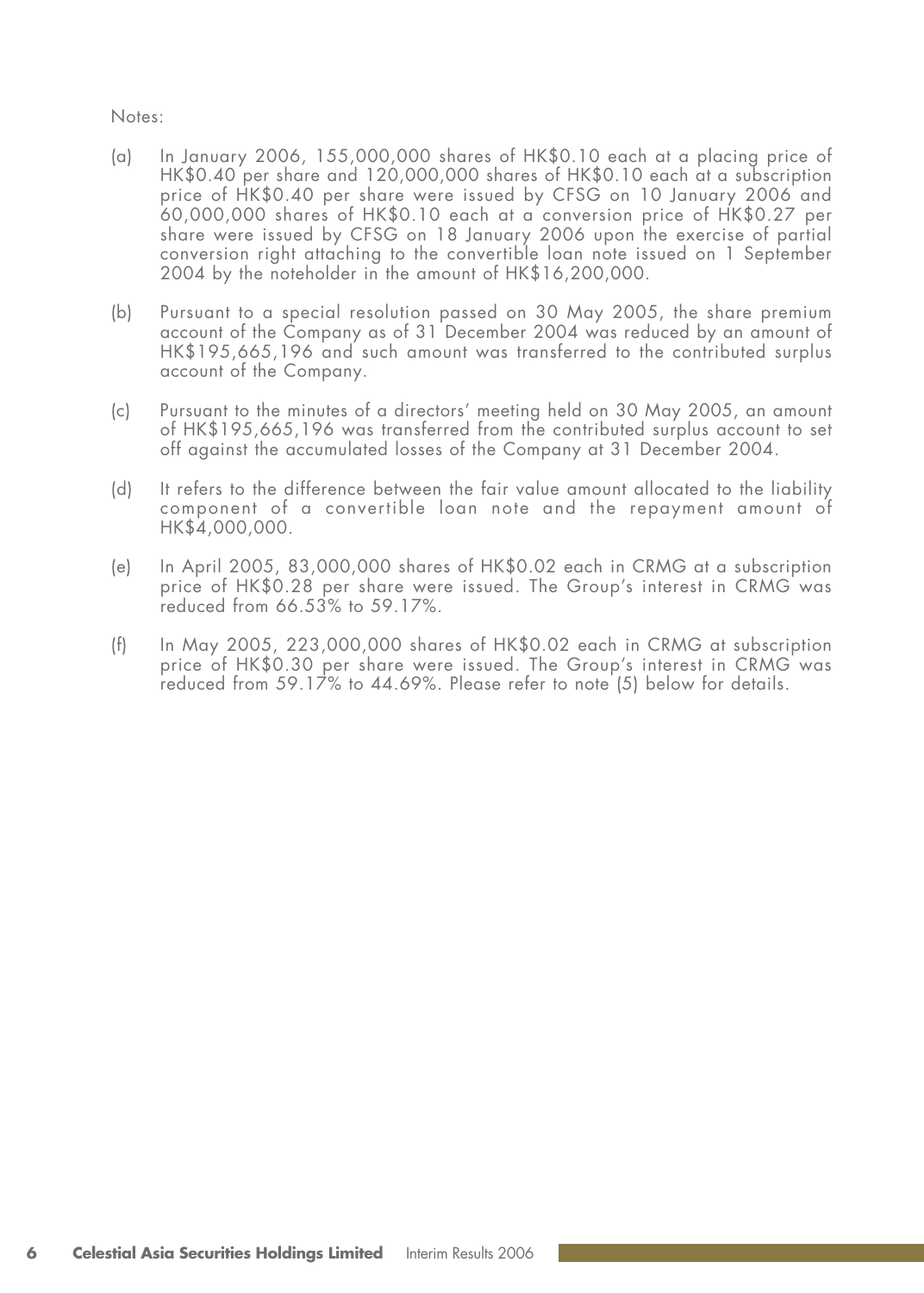Notes:

### **(1) Basis of preparation**

The unaudited consolidated results of the Group have been prepared in accordance with the applicable disclosure requirements of the Rules Governing the Listing of Securities on The Stock Exchange of Hong Kong Limited ("Stock Exchange") ("Listing Rules") and the Hong Kong Accounting Standard ("HKAS") 34 "Interim Financial Reporting" issued by the Hong Kong Institute of Certified Public Accountants.

#### **(2) Significant accounting policies**

The accounting policies and methods of computation used in the preparation of these accounts are consistent with those used in the annual accounts for the year ended 31 December 2005 except that certain accounting policies have been newly adopted or updated because they become applicable to the current operations of the Group including:

#### **Revenue recognition**

Revenue arising from the online game services are recognised on the following basis:

• Online game services income is recognised when the playing units purchased by customers are used in playing the online game. Payments received from the sales of prepaid playing units that have not been used, are recorded as deferred revenue.

#### **Intangible assets**

On initial recognition, intangible assets acquired separately or from acquisition of subsidiaries are recognised at cost and at fair value respectively. After initial recognition, intangible assets with finite useful lives are carried at costs less accumulated amortisation and any accumulated impairment losses. Amortisation for intangible assets with finite useful lives is provided on a straight-line basis over their estimated useful lives. Intangible assets with indefinite useful lives are carried at cost less any subsequent accumulated impairment losses.

Gains or losses arising from derecognition of an intangible asset are measured at the difference between the net disposal proceeds and the carrying amount of the asset and are recognised in the income statement when the asset is derecognised.

Intangible assets with indefinite useful lives are tested for impairment annually by comparing their carrying amounts with their recoverable amounts, irrespective of whether there is any indication that they may be impaired. If the recoverable amount of an asset is estimated to be less than its carrying amount, the carrying amount of the asset is reduced to its recoverable amount. An impairment loss is recognised as an expense immediately.

When an impairment loss subsequently reverses, the carrying amount of the asset is increased to the revised estimate of its recoverable amount, but so that the increased carrying amount does not exceed the carrying amount that would have been determined had no impairment loss been recognised for the asset in prior years.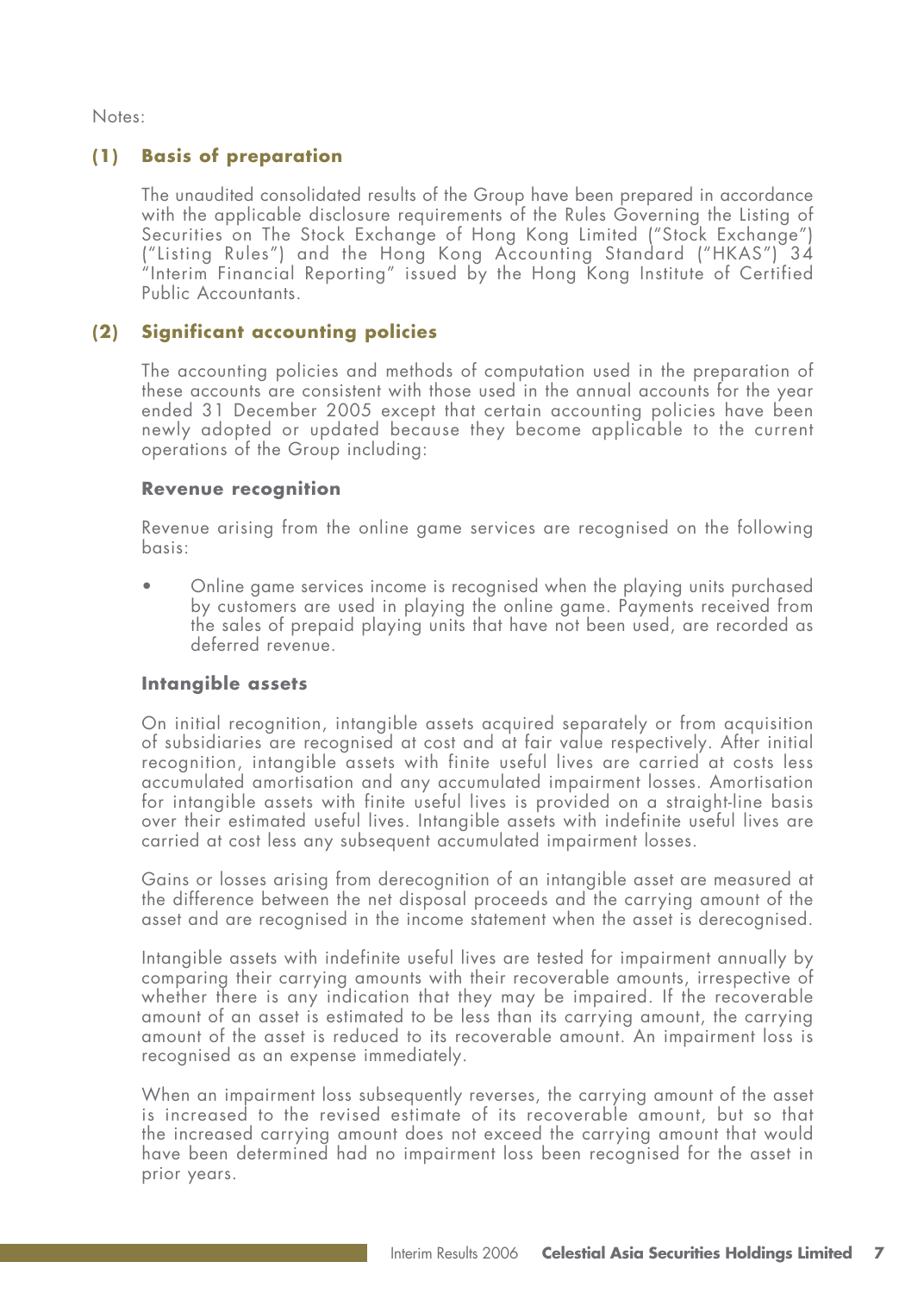Intangible assets with finite useful lives are tested for impairment when there is an indication that an asset may be impaired.

On the other hand, the Group has not early applied the following new Hong Kong Financial Reporting Standards ("HKFRSs") and HKFRSs interpretations that have been issued but are not yet effective. The Directors of the Company anticipate that the application of these new HKFRSs and HKFRSs interpretations will have no material impact on the financial position of the Group.

| HKAS 1 (Amendment)  | Capital disclosure <sup>1</sup>                                                                                                          |
|---------------------|------------------------------------------------------------------------------------------------------------------------------------------|
| HKAS 19 (Amendment) | Actuarial gains and losses, group plans and disclosures <sup>2</sup>                                                                     |
| HKAS 21 (Amendment) | Net investment in a foreign operation <sup>2</sup>                                                                                       |
| HKAS 39 (Amendment) | Cash flow hedge accounting of forecast intragroup<br>transactions <sup>2</sup>                                                           |
| HKAS 39 (Amendment) | The fair value option <sup>2</sup>                                                                                                       |
| HKAS 39 & HKFRS 4   | Financial guarantee contracts <sup>2</sup>                                                                                               |
| (Amendments)        |                                                                                                                                          |
| HKFRS 6             | Exploration for and evaluation of mineral resources <sup>2</sup>                                                                         |
| <b>HKFRS 7</b>      | Financial instruments: Disclosures <sup>1</sup>                                                                                          |
| $HK(IFRIC) - INT 4$ | Determining whether an arrangement contains a lease <sup>2</sup>                                                                         |
| $HK(IFRIC) - INT 5$ | Rights to interests arising from decommissioning,<br>restoration and environmental rehabilitation funds <sup>2</sup>                     |
| $HK(IFRIC) - INT 6$ | Liabilities arising from participating in a specific<br>market-waste electrical and electronic equipment <sup>3</sup>                    |
| $HK(IFRIC) - INT 7$ | Applying the restatement approach under HKAS 29<br>"Financial Reporting in Hyperinflationary Economies" <sup>4</sup>                     |
| $HK(IFRIC) - INT 8$ | Scope of HKFRS 2 <sup>5</sup>                                                                                                            |
| $HK(IFRIC) - INT 9$ | Reassessment of embedded derivatives <sup>6</sup>                                                                                        |
| $\overline{c}$      | Effective for annual periods beginning on or after 1 January 2007.<br>Effective for annual periods beginning on or after 1 January 2006. |

- $\frac{3}{4}$  Effective for annual periods beginning on or after 1 December 2005.
- <sup>4</sup> Effective for annual periods beginning on or after 1 March 2006.<br><sup>5</sup> Effective for annual periods beginning on or after 1 May 2006.
- $5$  Effective for annual periods beginning on or after 1 May 2006.<br> $6$  Effective for annual periods beginning on or after 1 June 2006.
- Effective for annual periods beginning on or after 1 June 2006.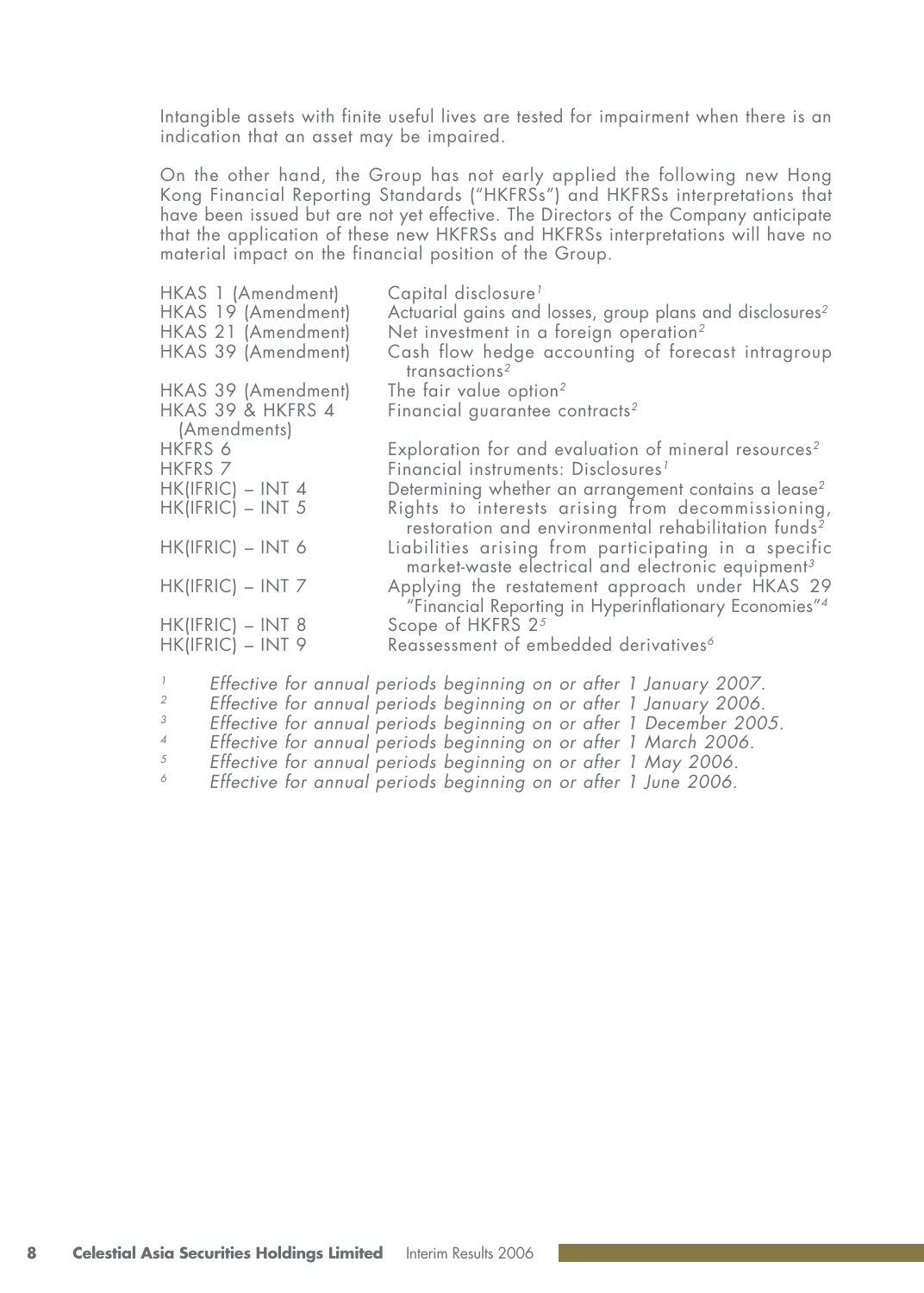#### **(3) Revenue**

|                                                                                                                                                                                                      |                         | <b>Unaudited</b><br>six months ended<br>30 June |  |  |
|------------------------------------------------------------------------------------------------------------------------------------------------------------------------------------------------------|-------------------------|-------------------------------------------------|--|--|
|                                                                                                                                                                                                      | 2006<br><b>HK\$'000</b> | 2005<br>HK\$'000                                |  |  |
| <b>Continuing operations:</b><br>Fees and commission income<br>Interest income<br>Online game services income                                                                                        | 173,193<br>5,729        | 95,726<br>29                                    |  |  |
|                                                                                                                                                                                                      | 178,922                 | 95,755                                          |  |  |
| <b>Discontinued operation:</b><br>Sales of furniture and household goods and<br>trendy digital products, net of discounts<br>and returns<br>Wholesale and retailing of branded<br>household products |                         | 369,414<br>4,882                                |  |  |
|                                                                                                                                                                                                      |                         | 374,296                                         |  |  |

Subsequent to the completion of share placements on 6 April 2005 and 19 May 2005, the Company's interest in CRMG was reduced from 66.52% as at 31 December 2004 to 44.69% as at 19 May 2005. The Company's interest in CRMG was 35.60% at the end of the review period. Accordingly, the retailing operation engaged by CRMG was reclassified as discontinued operations under HKFRS 5 "Non-current Assets Held for Sale and Discontinued Operation". The comparative figures for 2005 were reclassified to conform with the current period presentation.

#### **(4) Business and geographical segments**

For management purposes, the Group is currently organised into three main operating divisions, namely, financial services, online game services and investment holding. These divisions are the basis on which the Group reports its primary segment information.

Principal activities are as follows:

| Financial services   | Broking, financing, corporate finance services and wealth |
|----------------------|-----------------------------------------------------------|
|                      | management                                                |
| Online game services | Provision of online game services in the PRC              |
| Investment holding   | Strategic investments                                     |

The Group was also involved in retailing. This operation was discontinued at the end of May 2005 (see note (8)).

For the activities of financial services and investment holding, they are based in Hong Kong and both the revenue and contribution of these activities are derived from Hong Kong. On the other hand, the online game services are based in the PRC and both the relevant revenue and contribution are derived from the PRC. Therefore, further geographical segment analysis is not necessary.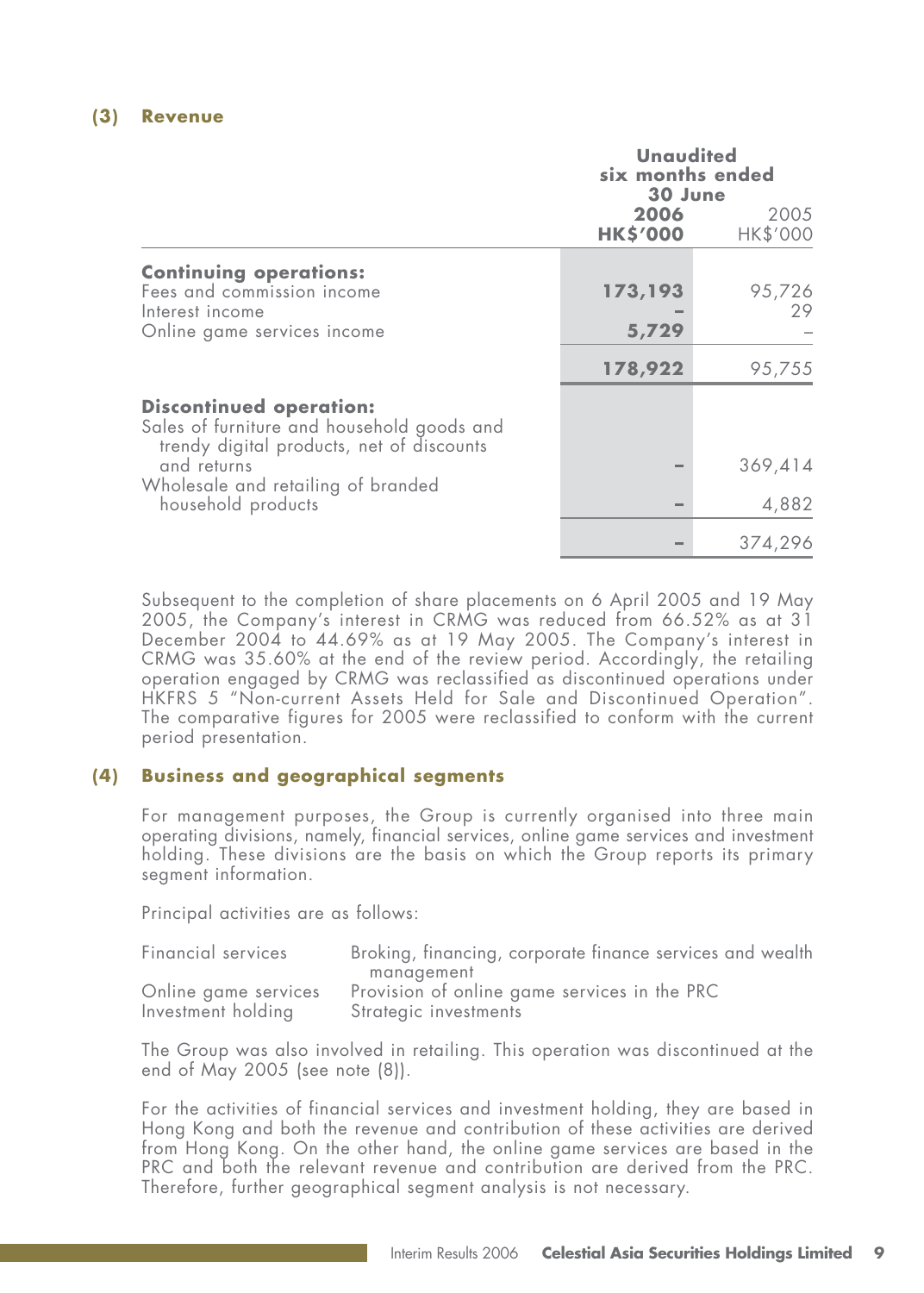|                                                                                                                                                                                                                                                                                                                                 | <b>Continuing operations</b>                    |                                            |                                          |                                                                         |
|---------------------------------------------------------------------------------------------------------------------------------------------------------------------------------------------------------------------------------------------------------------------------------------------------------------------------------|-------------------------------------------------|--------------------------------------------|------------------------------------------|-------------------------------------------------------------------------|
|                                                                                                                                                                                                                                                                                                                                 | <b>Financial</b><br>services<br><b>HK\$'000</b> | Online game<br>services<br><b>HK\$'000</b> | Investment<br>holding<br><b>HK\$'000</b> | Consolidated<br><b>HK\$'000</b>                                         |
| Revenue                                                                                                                                                                                                                                                                                                                         | 173,193                                         | 5,729                                      |                                          | 178,922                                                                 |
| Segment profit (loss)                                                                                                                                                                                                                                                                                                           | 33,294                                          | (14, 578)                                  | (128)                                    | 18,588                                                                  |
| Net increase in fair value of<br>listed investments held<br>for trading<br>Share of profit of associate<br>Finance costs<br>Unallocated corporate expenses<br>Impairment loss recognised<br>in respect of goodwill<br>Gain on disposal of partial<br>interest in associate<br>Loss on dilution of shareholding<br>in subsidiary |                                                 |                                            |                                          | 3,034<br>13,118<br>(4,875)<br>(17, 312)<br>(5,000)<br>12,904<br>(4,006) |
| Profit before taxation<br>Taxation charge                                                                                                                                                                                                                                                                                       |                                                 |                                            |                                          | 16,451<br>(4,090)                                                       |
| Profit for the period                                                                                                                                                                                                                                                                                                           |                                                 |                                            |                                          | 12,361                                                                  |

### **Income statement for the six months ended 30 June 2006**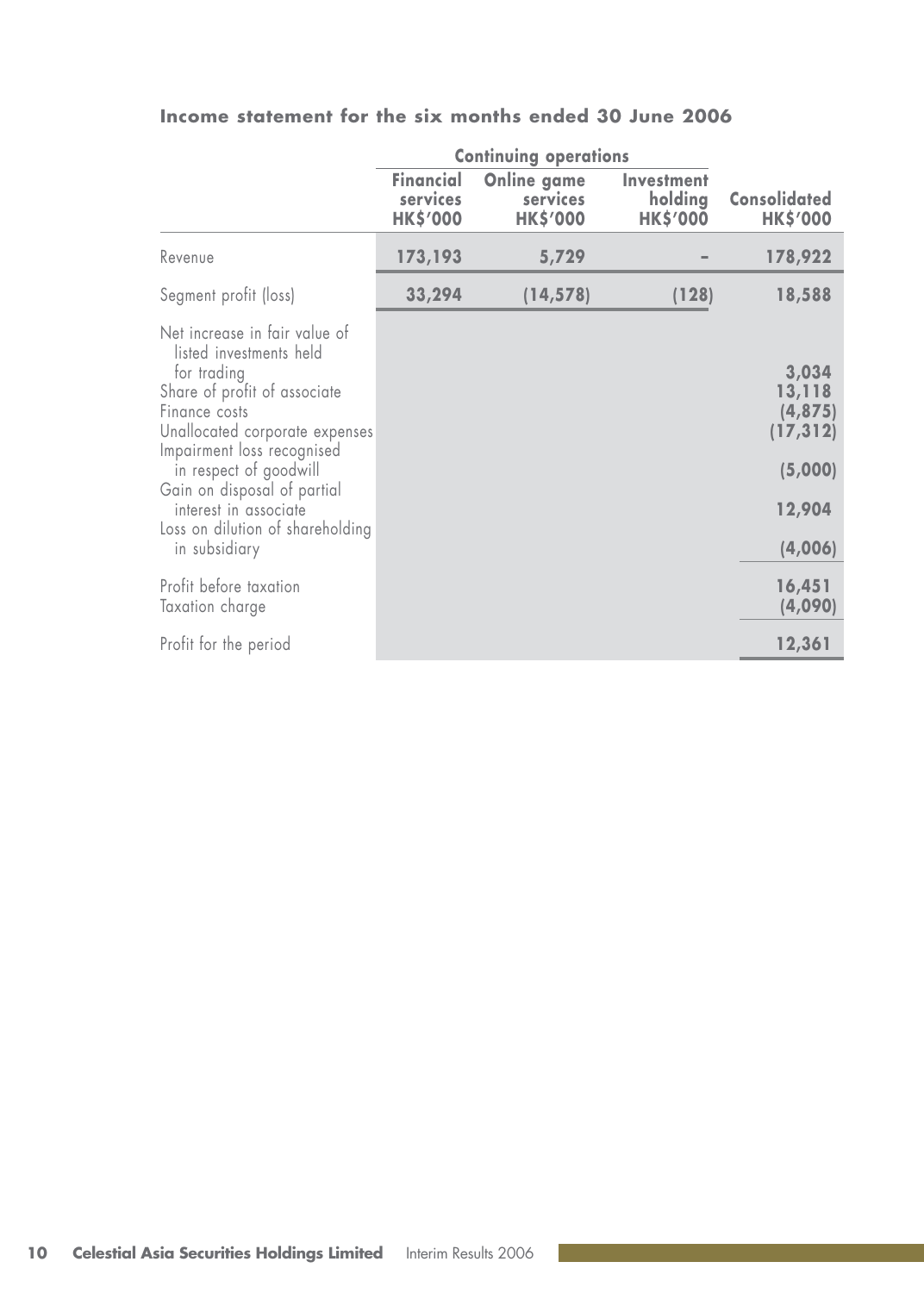|                                                                                                                                   |                                   | Continuing operations             | Discontinued<br>operation |                    |                                     |                                        |
|-----------------------------------------------------------------------------------------------------------------------------------|-----------------------------------|-----------------------------------|---------------------------|--------------------|-------------------------------------|----------------------------------------|
|                                                                                                                                   | Financial<br>services<br>HK\$'000 | Investment<br>holding<br>HK\$'000 | Others<br>HK\$'000        | Total<br>HK\$'000  | Retailing<br>HK\$'000<br>(restated) | Consolidated<br>HK\$'000<br>(restated) |
| Revenue                                                                                                                           | 95,726                            |                                   | 29                        | 95,755             | 374,296                             | 470,051                                |
| Segment profit (loss)                                                                                                             | 11,208                            |                                   | 29                        | 11,237             | (8, 251)                            | 2,986                                  |
| Net decrease in fair<br>value of listed<br>investments held<br>for trading<br>Loss on dilution of<br>shareholding<br>in associate |                                   |                                   |                           | (4, 378)<br>(974)  |                                     | (4, 378)<br>(974)                      |
| Share of profit<br>in associate<br>Finance costs<br>Unallocated corporate                                                         |                                   |                                   |                           | 5,197<br>(5,758)   | (2, 256)                            | 5,197<br>(8, 014)                      |
| expenses                                                                                                                          |                                   |                                   |                           | (15, 505)          |                                     | (15, 505)                              |
| Loss before taxation<br>Taxation charge                                                                                           |                                   |                                   |                           | (10, 181)<br>(150) | (10, 507)                           | (20, 688)<br>(150)                     |
| Loss for the period                                                                                                               |                                   |                                   |                           | (10, 331)          | (10, 507)                           | (20, 838)                              |

#### **Income statement for the six months ended 30 June 2005**

In prior period, margin financing interest expenses were classified as one of the items in cost of sales. The Directors consider that it is the common practice of the industry to show the margin financing interest expenses as finance costs in the income statement in order to be more informative to the readers. Accordingly, the comparative figures of the margin financing interest expenses were reclassified to conform with the current period's presentation.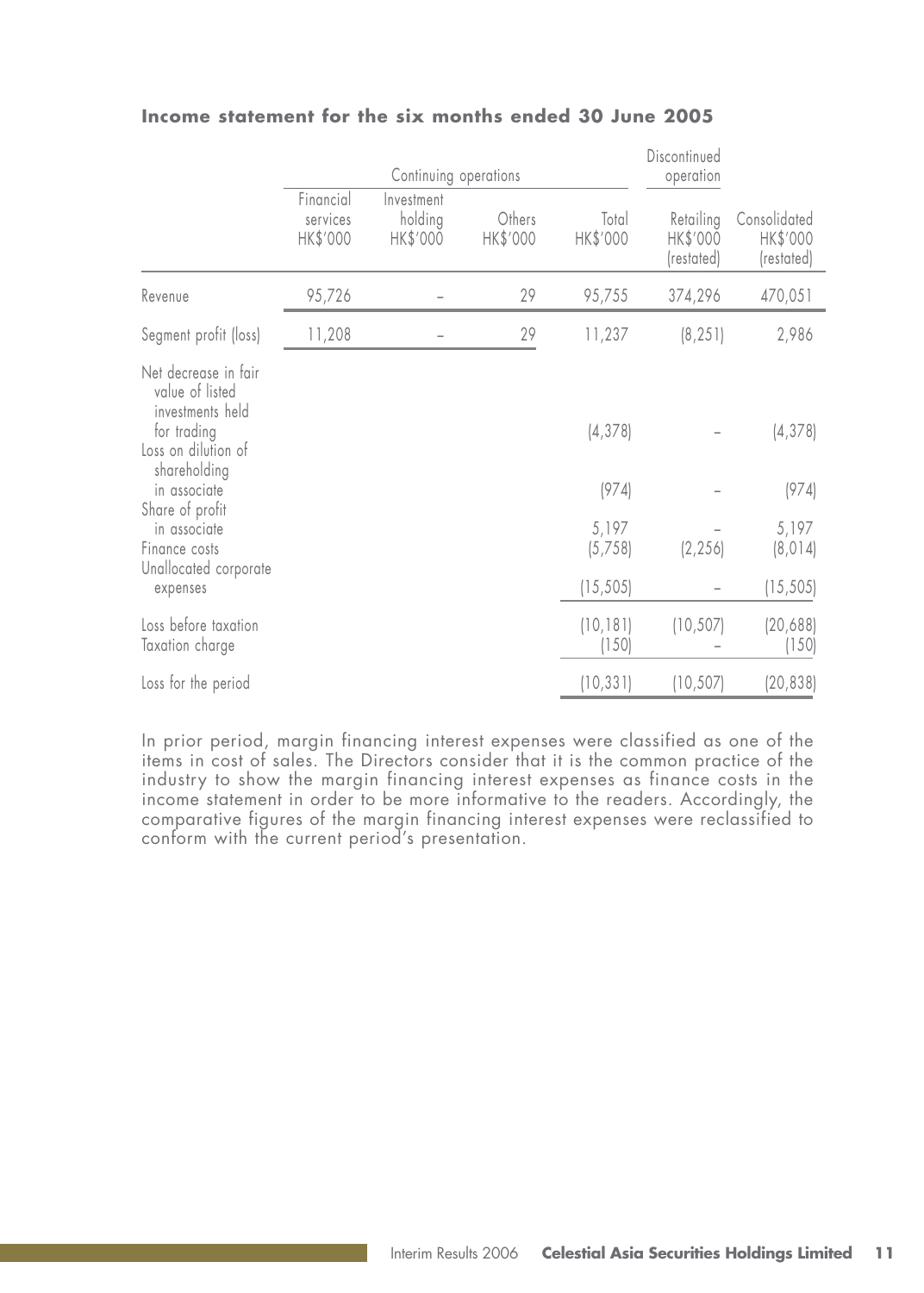#### **(5) Share of profit in associate**

In May 2005, subsequent to the issuance of 83,000,000 shares of HK\$0.02 each by CRMG on 6 April 2005, the issuance of 223,000,000 shares of HK\$0.02 each by CRMG on 19 May 2005 and the exercise of share options resulting in the issuance of 19,833,333 shares of HK\$0.02 each by CRMG on 23 May 2005, the Company's interest in CRMG was reduced from 66.52% as at 31 December 2004 to 44.69% at end of May 2005. The Company's interest in CRMG was further reduced to 40.60% as at 31 December 2005. CRMG has ceased to be a subsidiary of the Group and has been equity accounted for by the Group as an associate company since then. Accordingly, the retail operation of CRMG had been recognised and accounted for as a discontinued operation under HKFRS 5.

On 27 February 2006, the Group disposed to the purchasers (independent third parties) of a total of 54,545,000 shares in CRMG (being about 5% of the entire issued capital of CRMG) at a total consideration of about HK\$30 million. The Group's interest in CRMG was reduced from 40.60% to 35.60%.

#### **(6) Taxation charge**

|                                                                  | <b>Unaudited</b><br>six months ended<br>30 June |                  |  |  |
|------------------------------------------------------------------|-------------------------------------------------|------------------|--|--|
|                                                                  | 2006<br><b>HK\$'000</b>                         | 2005<br>HK\$'000 |  |  |
| Continuing operations:<br>Current period<br>Hong Kong Profit Tax | 4,090                                           | 1.50             |  |  |
| Discontinued operation:<br>Tax for the current period            |                                                 |                  |  |  |

Hong Kong profits tax for both periods has been provided at the rate of 17.5% on the estimated assessable profits for the Group companies after offsetting the respective tax losses brought forward.

No deferred tax asset in respect of tax losses has been recognised in the financial statements due to the unpredictability of future taxable profit streams.

Part of the deferred tax asset of HK\$2,500,000 has been utilised in current period due to assessable profit expected to be earned by certain subsidiaries. No other deferred tax asset has been recognised in the financial statements due to the unpredictability of future taxable profit streams.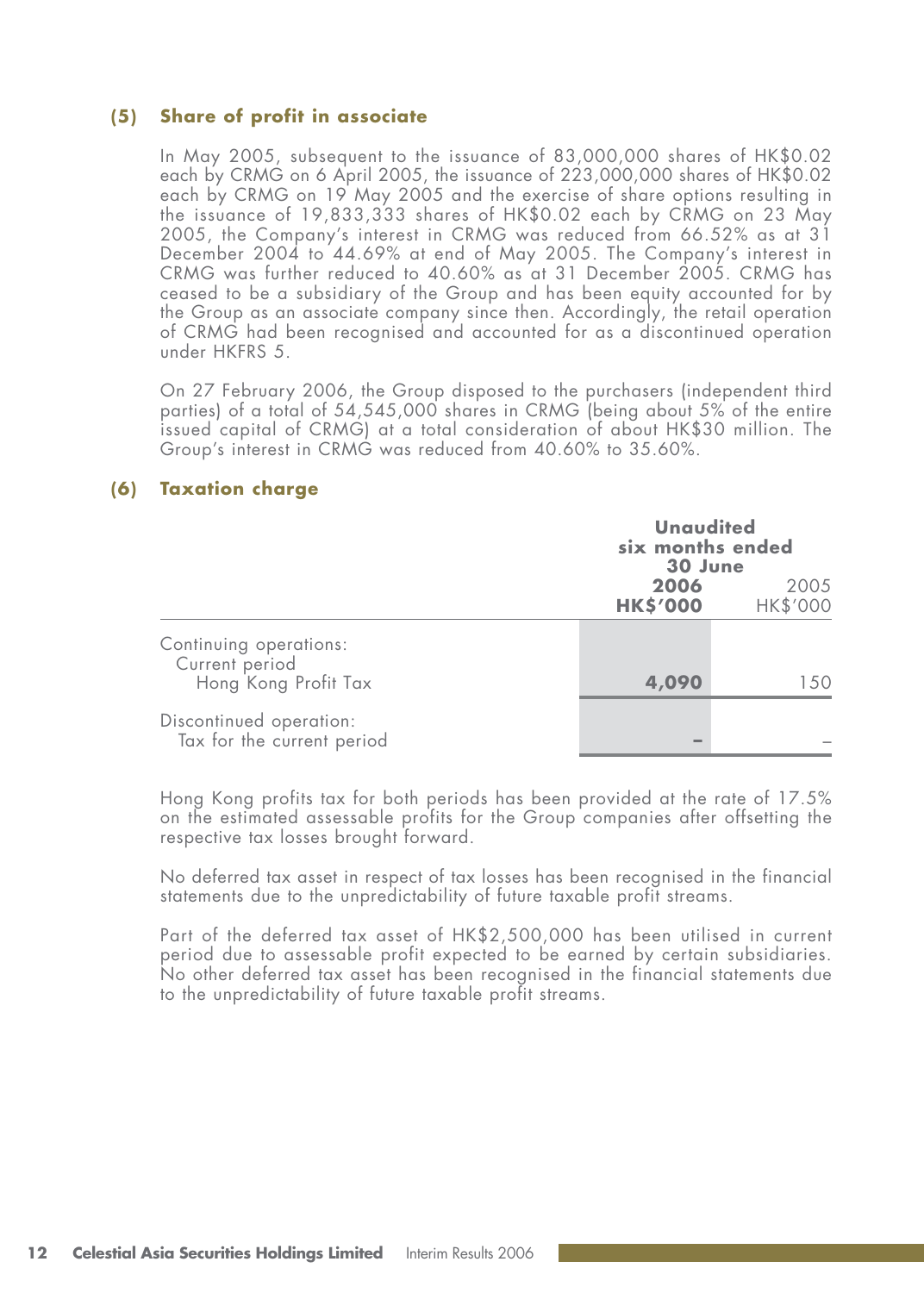### **(7) Earnings (Loss) per share**

### **From continuing and discontinued operations**

The calculation of basic and diluted earnings (loss) per share attributable to the ordinary equity holders of the Company for the six months ended 30 June 2006 together with the comparative figures for 2005 is based on the following data:

|                                                                                                                                  | <b>Unaudited</b><br>six months ended<br>30 June |                         |  |  |
|----------------------------------------------------------------------------------------------------------------------------------|-------------------------------------------------|-------------------------|--|--|
|                                                                                                                                  | 2006<br><b>HKS'000</b>                          | 2005<br><b>HK\$'000</b> |  |  |
| Profit (Loss) for the purpose of basic and<br>diluted earnings (loss) per share<br>(Profit (Loss) for the period attributable to |                                                 |                         |  |  |
| equity holders of the Company)                                                                                                   | 1,964                                           | (18, 762)               |  |  |
| Number of shares                                                                                                                 |                                                 |                         |  |  |
| Weighted average number of ordinary shares for<br>the purpose of basic earnings (loss) per share                                 | 437,483,827                                     | 437,483,827             |  |  |
| Effect of dilutive potential ordinary shares<br>on share options                                                                 | N/A                                             | N/A                     |  |  |
| Weighted average number of ordinary shares for<br>the purpose of diluted earnings (loss) per share                               | 437,483,827                                     | 437,483,827             |  |  |

#### **Earnings (Loss) per share**

|                                                                                       | <b>Unaudited</b><br>six months ended<br>30 June |               |  |  |
|---------------------------------------------------------------------------------------|-------------------------------------------------|---------------|--|--|
|                                                                                       | 2006                                            | 200.5         |  |  |
| Continuing and discontinued operations<br>Basic and diluted earnings (loss) per share | $0.4$ cent                                      | $(4.3)$ cents |  |  |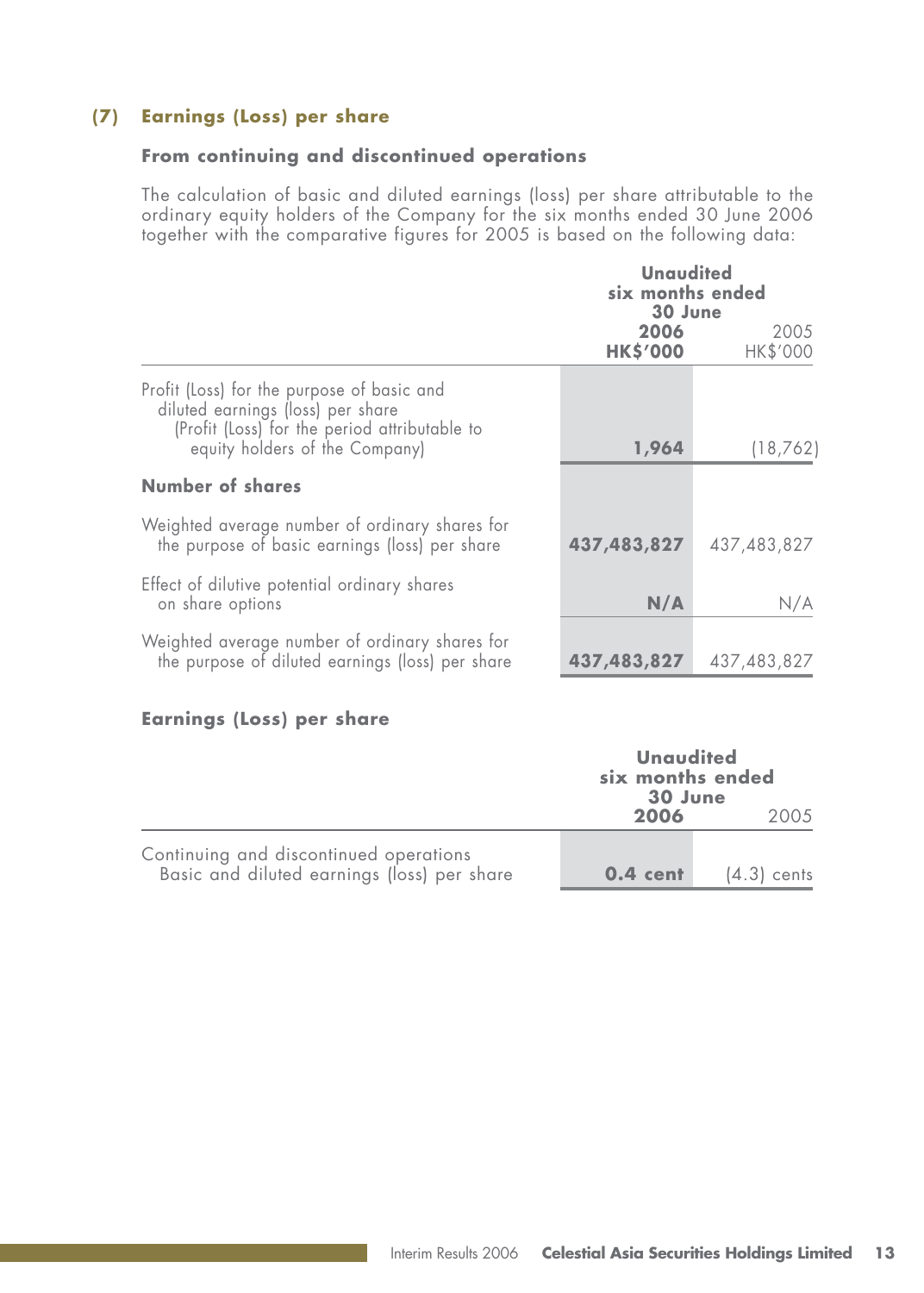#### **From continuing operations**

The calculation of the basic and diluted earnings (loss) per share from continuing operations attributable to the ordinary equity holders of the Company is based on the following data:

|                                                                               | <b>Unaudited</b><br>six months ended<br>30 June |                  |  |
|-------------------------------------------------------------------------------|-------------------------------------------------|------------------|--|
|                                                                               | 2006<br><b>HK\$'000</b>                         | 2005<br>HK\$'000 |  |
| Profit (Loss) for the period attributable to<br>equity holders of the Company | 1,964                                           | (11,681)         |  |

#### **Earnings (Loss) per share**

|                                                                      | <b>Unaudited</b><br>six months ended<br>30 June |               |  |  |
|----------------------------------------------------------------------|-------------------------------------------------|---------------|--|--|
|                                                                      | 2006                                            | 2005          |  |  |
| Continuing operations<br>Basic and diluted earnings (loss) per share | $0.4$ cent                                      | $(2.6)$ cents |  |  |

The denominators used are the same as those detailed above for both basic and diluted earnings (loss) per share.

#### **From discontinued operation**

The calculation of basic and diluted loss per share from discontinued operation attributable to the ordinary equity holders of the Company is based on the following data:

|                                                                      |                         | <b>Unaudited</b><br>six months ended<br>30 June |  |  |
|----------------------------------------------------------------------|-------------------------|-------------------------------------------------|--|--|
|                                                                      | 2006<br><b>HK\$'000</b> | 2005<br>HK\$'000                                |  |  |
| Loss for the period attributable to<br>equity holders of the Company |                         | (7, 516)                                        |  |  |

#### **Loss per share**

|                                                            | <b>Unaudited</b><br>six months ended<br>30 June<br>2006 | 200.5         |
|------------------------------------------------------------|---------------------------------------------------------|---------------|
| Discontinued operation<br>Basic and diluted loss per share |                                                         | $(1.7)$ cents |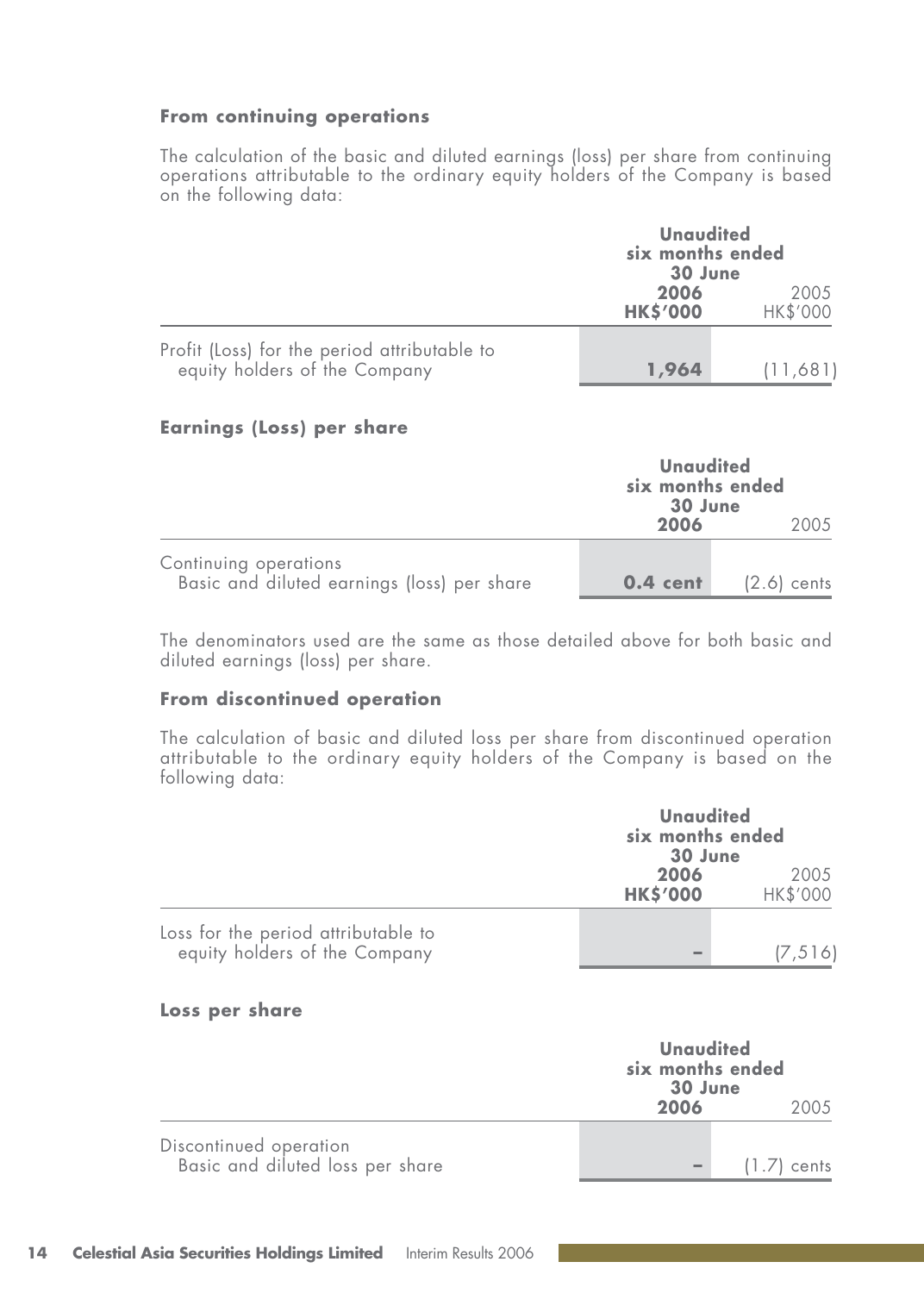The denominators used are the same as those detailed above for both basic and diluted loss per share.

Diluted loss per share amount for the six months ended 30 June 2006 was equal to that of basic loss per share as no diluting event existed.

The calculation of diluted loss per share for 2005 did not:

- (i) adjust the share of result of subsidiaries as the exercise prices of the outstanding share options of the subsidiaries were higher than the average market price of the subsidiaries shares; and
- (ii) assume the exercise of the Company's outstanding share options as the exercise prices of these options were higher than the average market price of the shares of the Company.

#### **(8) Discontinued operation**

The results of the retailing operation for the period form 1 January 2005 to 23 May 2005, which have been included in the consolidated income statement, were as follows:

| <b>Unaudited</b><br>six months ended<br>30 June |                                                              |  |  |
|-------------------------------------------------|--------------------------------------------------------------|--|--|
| 2006<br><b>HK\$'000</b>                         | 2005<br>HK\$'000                                             |  |  |
| -                                               | 374,526<br>(248, 565)<br>(124, 193)<br>(10, 019)<br>(2, 256) |  |  |
|                                                 | (10, 507)<br>(10, 507)                                       |  |  |
|                                                 |                                                              |  |  |

During the period ended 23 May 2005, CRMG paid HK\$33,860,000 in respect of the Group's operation cash flows, paid HK\$71,578,000 in respect of investing activities and received HK\$104,429,000 in respect of financing activities.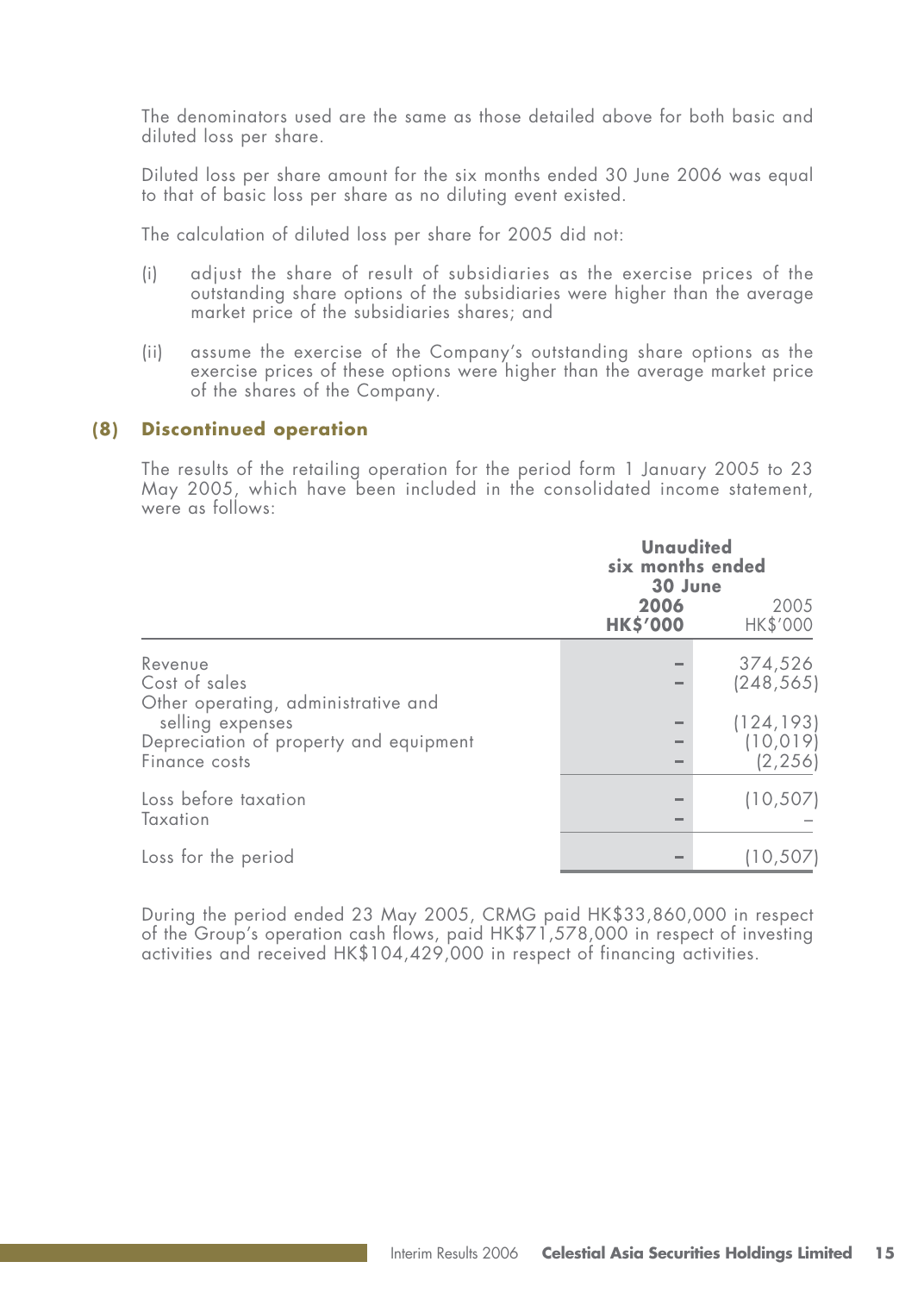#### **(9) Account receivables**

|                                                                                                                                                                         | 2006<br>(Unaudited)<br><b>HK\$'000</b> | <b>30 June</b> 31 December<br>2005<br>(Audited)<br>HK\$'000 |
|-------------------------------------------------------------------------------------------------------------------------------------------------------------------------|----------------------------------------|-------------------------------------------------------------|
| Account receivables arising from the business<br>of dealing in securities and equity options:<br>Clearing houses, brokers and dealers<br>Cash clients<br>Margin clients | 27,030<br>77,841<br>340,381            | 29,894<br>94,958<br>270,707                                 |
| Account receivables arising from the business of<br>dealing in futures and options:<br>Clearing houses, brokers and dealers                                             | 96,664                                 | 70,718                                                      |
| Commission receivables from brokerage of<br>mutual funds and insurance-linked<br>investment plans and products                                                          | 3,686                                  | 2,275                                                       |
| Account receivables arising from the business of<br>provision of corporate finance service                                                                              | 1,762                                  | 1,032                                                       |
| Trade debtors and other account receivables                                                                                                                             | 1,915                                  | 188                                                         |
|                                                                                                                                                                         | 549,279                                | 469,772                                                     |

The settlement terms of account receivables arising from the business of dealing in securities and equity options are two days after trade date, and account receivables arising from the business of dealing in futures and options are one day after trade date.

Except for the loans to margin clients as mentioned below, all the account receivables arising from the businesses of dealing in securities and equity options aged within 30 days.

Loans to margin clients are secured by clients' pledged securities, repayable on demand and bear interest at commercial rates. No aged analysis is disclosed as in the opinion of Directors, the aged analysis does not give additional value in view of the nature of business of share margin financing.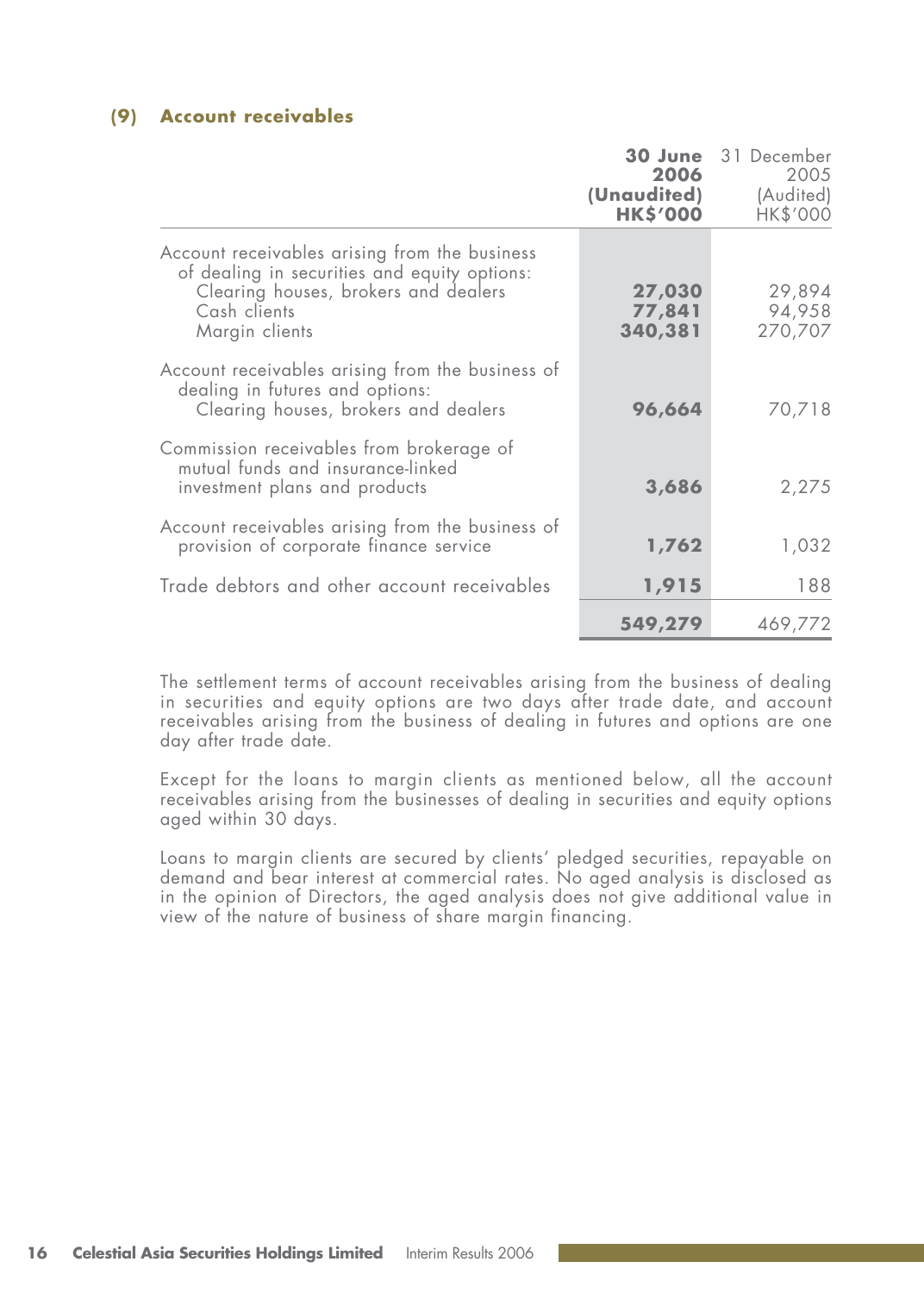Included in account receivables from margin clients arising from the business of dealing in securities is an amount due from an entity in which Kwan Pak Hoo Bankee has a beneficial interest and is a Director. Details of the amount due from the entity are as follows:

| <b>Name of company</b>                     | <b>Balance at</b><br>30.06.2006<br><b>HKS'000</b> | Balance at<br>31.12.2005<br>HK\$'000 | Maximum<br>amount<br>outstanding<br>during<br>the period<br><b>HK\$'000</b> |
|--------------------------------------------|---------------------------------------------------|--------------------------------------|-----------------------------------------------------------------------------|
| Cash Guardian Limited<br>("Cash Guardian") | 12,073                                            | 11,569                               | 12,073                                                                      |

The above balances are secured by pledged securities and repayable on demand, and bear interest at commercial rates which are similar to the rates offered to other margin clients.

In respect of the commission receivables from brokerage of mutual funds and insurance-linked investment plans and products, account receivables arising from the business of provision of corporate finance services and trade debtors, the Group allows a credit period of 30-90 days. The aged analysis is as follows:

|                                                         | 2006<br>(Unaudited)<br><b>HK\$'000</b> | <b>30 June</b> 31 December<br>2005<br>(Audited)<br>HK\$'000 |
|---------------------------------------------------------|----------------------------------------|-------------------------------------------------------------|
| $0-30$ days<br>31-60 days<br>61-90 days<br>Over 90 days | 3,683<br>1,469<br>245<br>1,966         | 2,373<br>436<br>5<br>681                                    |
|                                                         | 7,363                                  | 3,495                                                       |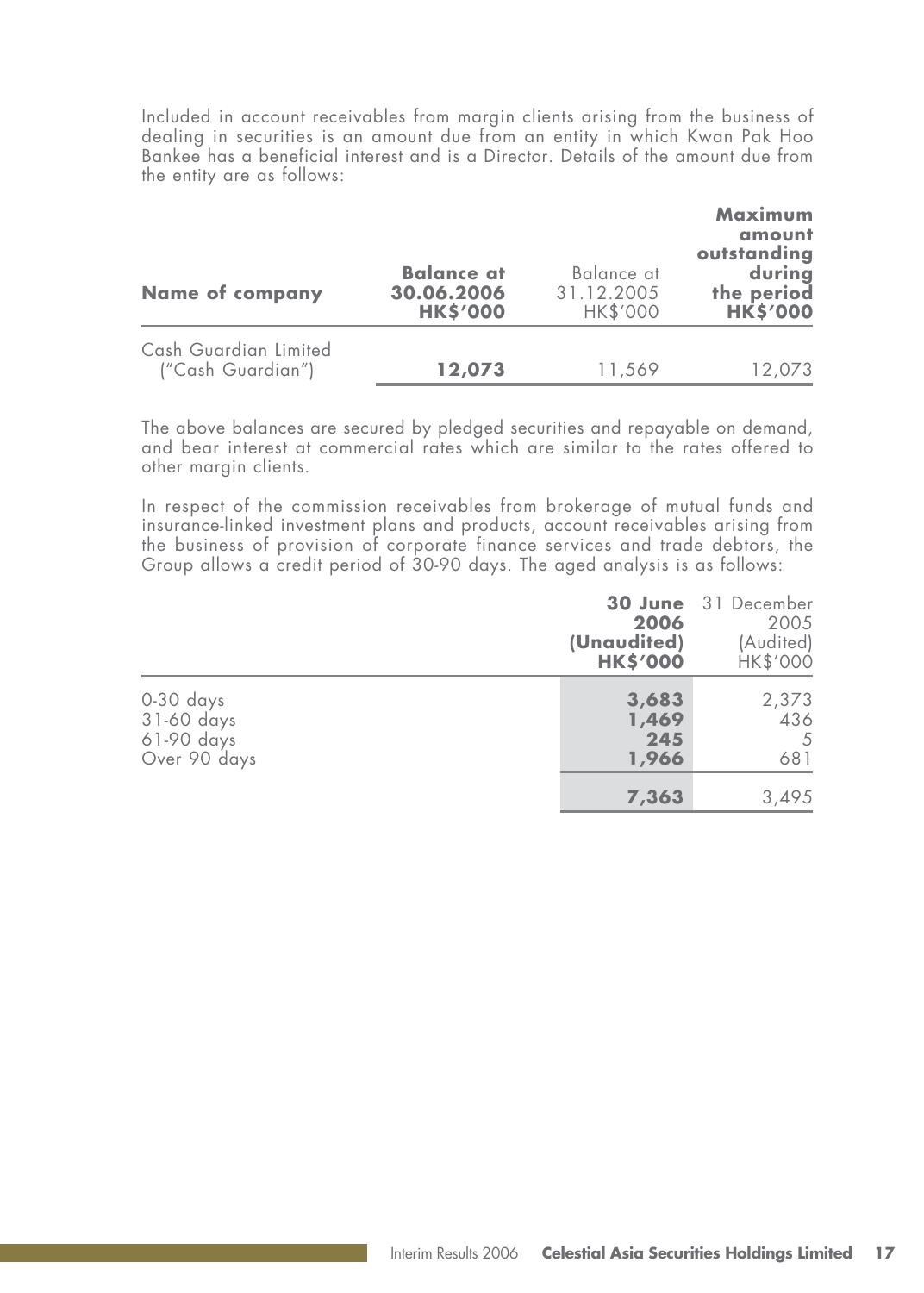#### **(10) Account payables**

|                                                                                                                                                                      | 2006<br>(Unaudited)<br><b>HK\$'000</b> | 30 June 31 December<br>2005<br>(Audited)<br>HK\$'000 |
|----------------------------------------------------------------------------------------------------------------------------------------------------------------------|----------------------------------------|------------------------------------------------------|
| Account payables arising from the business of<br>dealing in securities and equity options:<br>Cash clients<br>Margin clients<br>Clearing houses, brokers and dealers | 398,199<br>72,537<br>749               | 347,961<br>77,148                                    |
| Account payables to clients arising from<br>the business of dealing in futures and options                                                                           | 142,826                                | 127,446                                              |
| Account payables to clients arising from<br>the business of dealing in leveraged foreign<br>exchange contracts                                                       | 1,078                                  | 3,010                                                |
| Account payables arising from the business of<br>the online game services                                                                                            | 311                                    |                                                      |
| Trade creditors and other account payables                                                                                                                           | 252,367                                | 26,400                                               |
|                                                                                                                                                                      | 868,067                                | 581,965                                              |

The settlement terms of account payables arising from the business of dealing in securities are two days after trade date. Except for the amount payables to margin clients, the age of these balances is within 30 days.

Amounts due to margin clients are repayable on demand.

Account payables to clients arising from the business of dealing in futures and options and leveraged foreign exchange contracts are margin deposits received from clients for their trading of these contracts. The excesses of the outstanding amounts over the required margin deposits stipulated are repayable to clients on demand.

No aged analysis for the above account payables is disclosed as in the opinion of Directors, the aged analysis does not give additional value in view of the nature of these businesses.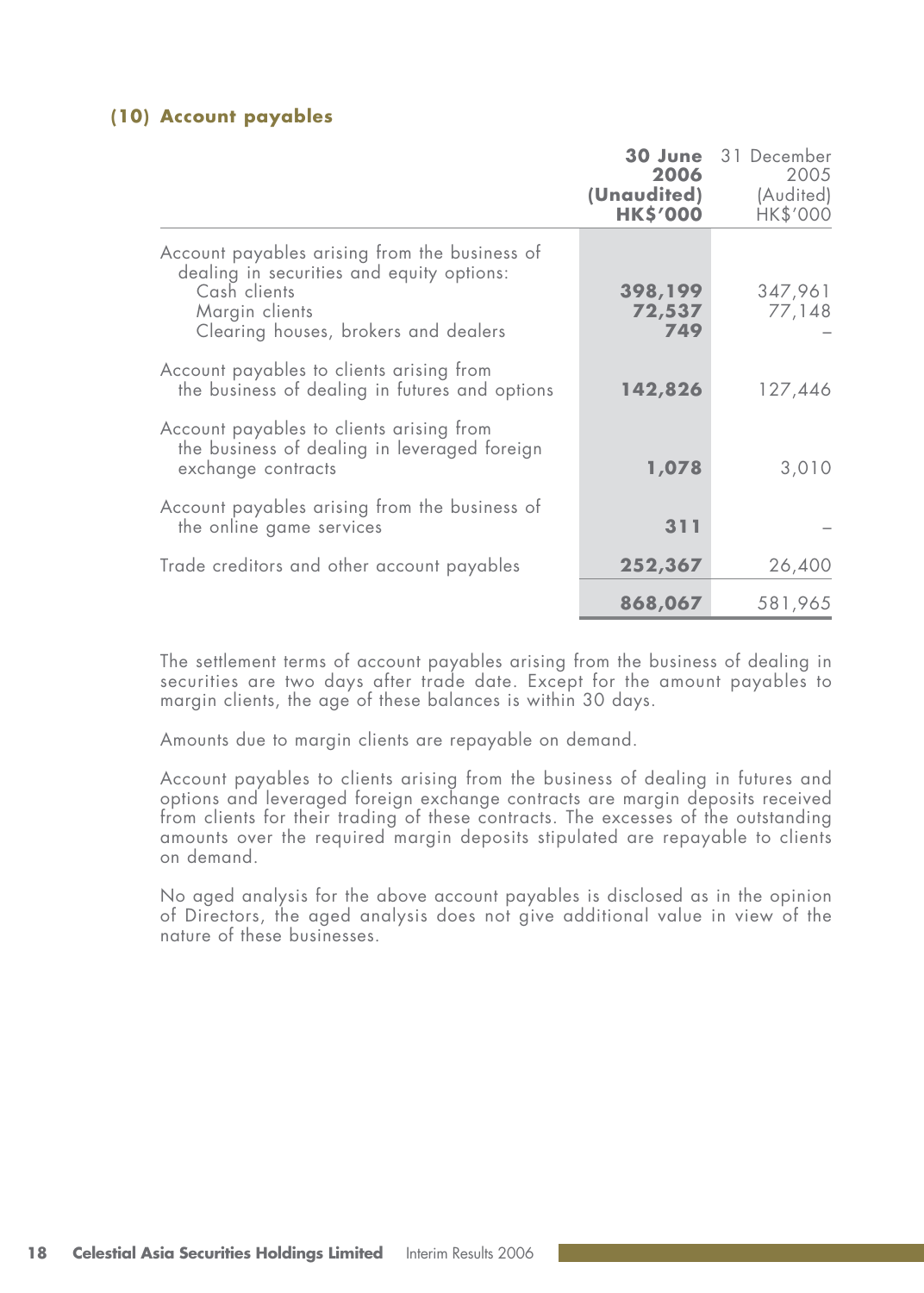|                           |  |  |  |  | The aged analysis of trade creditors and other account payables at the balance |  |  |
|---------------------------|--|--|--|--|--------------------------------------------------------------------------------|--|--|
| sheet date is as follows: |  |  |  |  |                                                                                |  |  |
|                           |  |  |  |  |                                                                                |  |  |

|                                                         | 2006<br>(Unaudited)<br><b>HK\$'000</b> | <b>30 June</b> 31 December<br>2005<br>(Audited)<br>HK\$'000 |
|---------------------------------------------------------|----------------------------------------|-------------------------------------------------------------|
| $0-30$ days<br>31-60 days<br>61-90 days<br>Over 90 days | 175,494<br>40,736<br>25,223<br>10,914  | 26,400                                                      |
|                                                         | 252,367                                | 26,400                                                      |

#### **(11) Financial risk management objectives and policies**

The Group's major financial instruments include equity investments, statutory and other deposits, bank borrowings, account receivables, account payables, convertible loan note and derivative financial instruments. The risks associated with these financial instruments and the policies on how to mitigate these risks are set out below. The management manages and monitors these exposures to ensure appropriate measures are implemented on a timely and effective manner.

#### **Market risk**

#### **Foreign exchange risk**

Foreign exchange risk is the risk of loss due to adverse movements in foreign exchange rate relating to receivables from foreign brokers and foreign currency deposits with banks. The Directors monitor the foreign exchange risk and will enter into leveraged foreign exchange contracts to mitigate the foreign currency risk.

#### **Equity price risk**

The Group is exposed to equity price risk through its investments in equity securities. The Board of Directors manages the exposure by closely monitoring the portfolio of equity investments.

#### **Interest rate risk**

Most of the bank borrowings, that are matured within 3 months and are collateralised by margin clients' securities, carry interest at variable rate which can mitigate the exposes the Group to cash flow interest rate risk. Also, certain of the bank borrowings carry fixed-rate interest. The Group currently does not have a cash flow interest rate risk hedging policy. However, management closely monitors its exposure to future cash flow as a result of changes on market interest rate of a financial instrument will fluctuate because of changes in market interest rates and will consider hedging changes in market interest rates should the need arises.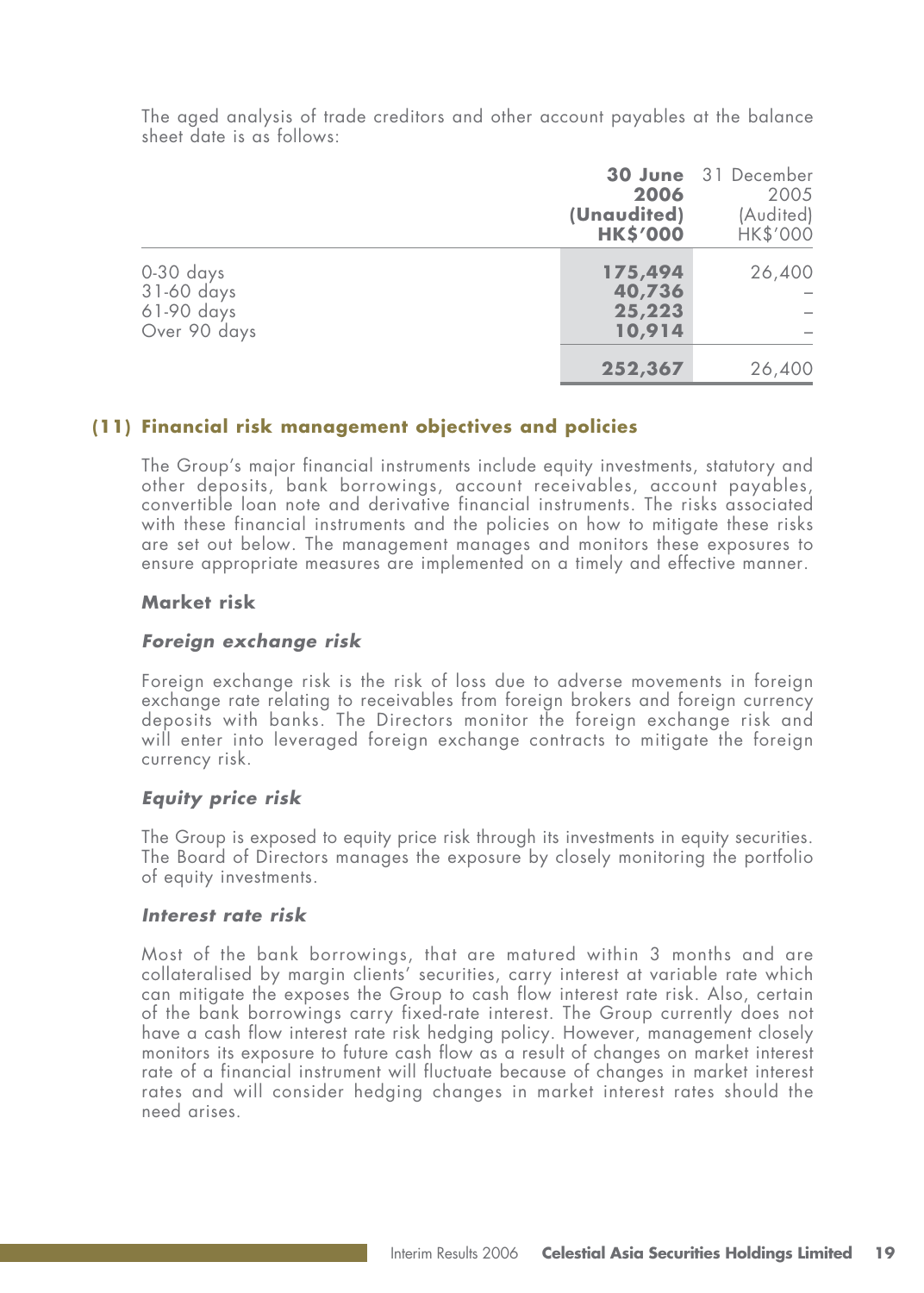#### **Credit risk**

The Group's maximum exposure to credit risk in the event of failure to perform their obligations as at 30 June 2006 in relation to each class of recognised financial assets is the carrying amounts of those assets as stated in the consolidated balance sheet. In order to minimise the credit risk, the Credit and Risk Management Committee is set up to compile the credit and risk management policies, to approve credit limits and to determine any debt recovery action on those delinquent receivables. In addition, the Group reviews the recoverable amount for each individual account receivables at each balance sheet date to ensure that adequate impairment losses are made for irrecoverable amounts. In this regards, the Directors of the Company consider that the Group's credit risk is effectively controlled and significantly reduced.

The Group has no significant concentration of credit risk, with exposure spread over a number of clients and foreign brokers.

The credit risk on liquid funds and derivative financial instruments is limited because the counterparties are banks with high credit-ratings assigned by international credit-rating agencies.

#### **Liquidity risk**

As part of ordinary broking activities, the Group is exposed to liquidity risk arising from timing difference between settlement with Clearing House or brokers and clients. To address the risk, treasury team works closely with the settlement division on monitoring the liquidity gap. In addition, for contingency purposes, clean loan facilities are put in place.

### **(12) Share capital**

|                                                              | Number of<br>shares<br>$'$ $\cap$ $\cap$ | Amount<br>HK\$'000 |
|--------------------------------------------------------------|------------------------------------------|--------------------|
| Ordinary shares of HK\$0.10 each                             |                                          |                    |
| Authorised:<br>At 1 January 2006 and 30 June 2006            | 1,000,000                                | 100,000            |
| Issued and fully paid:<br>At 1 January 2006 and 30 June 2006 | 437,484                                  | 43,748             |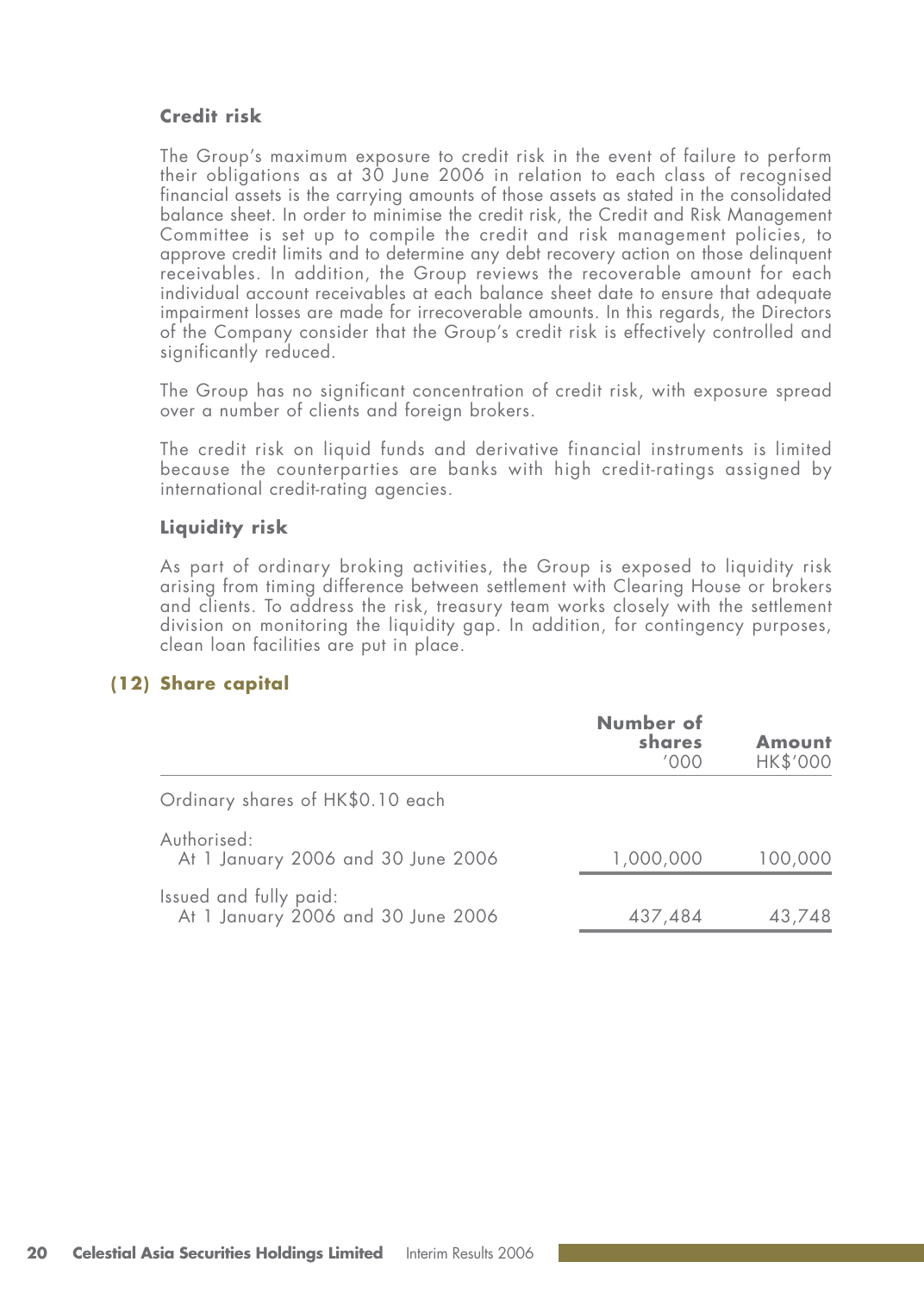#### **(13) Convertible loan note**

The convertible loan note of principal amount of HK\$40,500,000 was issued to Abdulrahman Saad Al-Rashid & Sons Company Limited ("ARTAR"), an independent third party, by CFSG on 1 September 2004. It bears interest rate of 3% per annum and will mature on 31 December 2006 or any other date mutually agreed between the CFSG Group and ARTAR. The holder of the note does not have the right to demand for repayment of any principal amount of the note prior to its maturity and the accrued interest of the note prior to interest payment date, and is not entitled to vote at general meeting of CFSG. CFSG has the right to repay early part or all of the amount and the accrued interest of the note at any time prior to the maturity date. At 31 December 2005, the outstanding principal amount of the convertible loan note was HK\$30,500,000 convertible into a total number of 112,962,962 shares at the initial conversion price of HK\$0.27 each (subject to adjustment).

On 18 January 2006, ARTAR had partially converted the convertible loan note in the sum of HK\$16,200,000 at the conversion price of HK\$0.27 each for a total of 60,000,000 shares of HK\$0.10 each in CFSG. On 1 June 2006 and 28 June 2006, CFSG had made early partial repayments of the convertible loan note in the amount of HK\$8,000,000 and HK\$6,300,000 respectively. As at 28 June 2006, the convertible loan note was fully repaid.

#### **(14) Interests in associate**

|                                                                                                   | 2006<br>(Unaudited)<br><b>HKS'000</b> | <b>30 June</b> 31 December<br>2005<br>(Audited)<br>HK\$'000 |
|---------------------------------------------------------------------------------------------------|---------------------------------------|-------------------------------------------------------------|
| Cost of investment in associate listed<br>in Hong Kong<br>Share of post-acquisition profit (loss) | 87,286<br>13,118                      | 130,598<br>(26, 728)                                        |
|                                                                                                   | 100,404                               | 103,870                                                     |

#### **(15) Contingent liabilities**

#### **Company and subsidiaries**

(a) Cheung Yiu Wing ("Cheung"), a director and a shareholder of King Pacific International Holdings Limited ("KPI"), filed a statement of claim for HK\$60,500,000 against the Company on 18 January 2000 claiming that the Company had orally agreed to purchase from Cheung 50 million shares in KPI at a price of HK\$1.90 per share. Cheung claimed against the Company for, inter alia, damages. In July 2005, the court had delivered the judgment in favour of the Company. Cheung had filed a notice of appeal and the appeal was dismissed by the Court of Appeal on 15 June 2006. Accordingly, no provision has been made in the financial statements.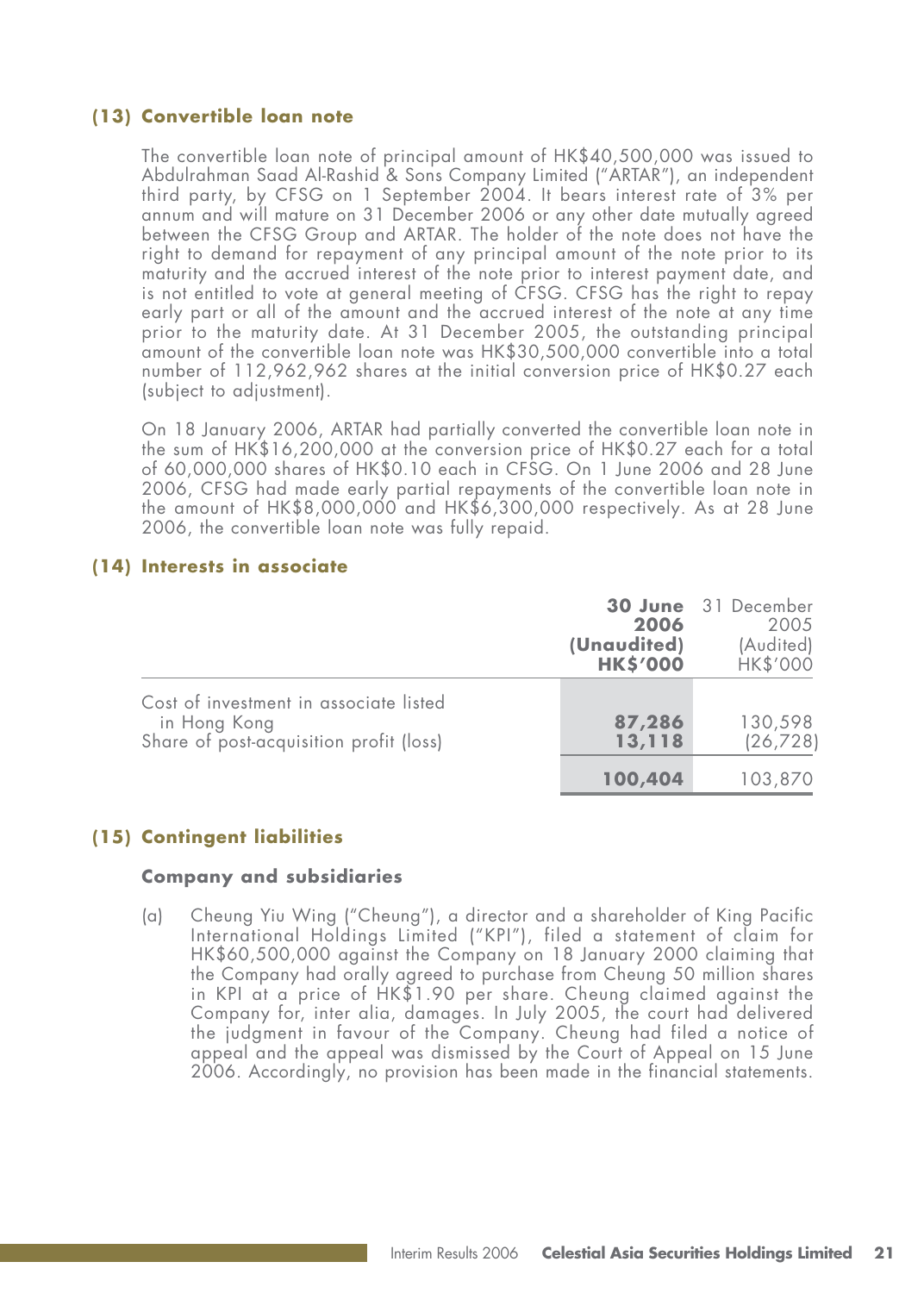- (b) During the year ended 31 December 2005, Theodore J Marr ("Marr") filed a cross-summons with the California court in the United States of America against the Company and others alleging breaches of fiduciary duties and/ or fraudulent conveyances. Marr's claims in the cross-summons against the Company included US\$900,000 arising out of an employment contract between Marr and ILUX Corporation ("ILUX"), a subsidiary of the Company, US\$15,000,000 arising out of the dissolution of ILUX, exemplary and punitive damages of not less than US\$5,000,000 in respect of each of Marr's cause of action against cross-complainants, and interest. The court had delivered the judgement against Marr and dismissed Marr's claims in September 2006. The Directors do not envisage the claim by Marr will be held to be valid. Accordingly, no provision has been made in the financial statements.
- (c) On 11 May 2006, Hallmark Cards, Incorporated ("Petitioner") filed a petition for a winding-up order against Cosmos Global Limited ("CGL"), a subsidiary of the Company (HCCW 231/06), under which the Petitioner claimed that CGL was indebted to the Petitioner for a sum of US\$41,591.23 and interest accrued thereon. A winding-up order was made by a master of the High Court on 2 August 2006. Provisional liquidator has been appointed by the court to manage the affairs of CGL on the same date and CGL is now in the process of liquidation.
- (d) In 2003, Ka Chee Company Limited sued against Celestial (International) Securities & Investment Limited, a non wholly-owned subsidiary of the Company, (HCCW 317/2005) for an amount of HK\$1,662,598.31. The nature of claim is wind-up petition. A winding up order was made by the court, the liquidator has been appointed, and the winding up procedure is still in progress. Provision which in the opinion of the Directors is adequate has already been made for the claim.
- (e) Pang Po King Cannie ("Pang") filed a statement of claim against Celestial Securities Limited ("CSL"), a non wholly-owned subsidiary of the Company, alleging that CSL, without knowledge or authority of or instructions from Pang, had misused the account opened by Pang with CSL to buy 1,046,000 shares of Takson Holdings Limited. The Directors confirmed that the subject transactions were made with knowledge and authority of Pang. The Directors do not envisage the claim by Pang will be held to be valid. The case was in progress and it was in the discovery stage as at 30 June 2006. Accordingly, no provision has been made in the financial statements.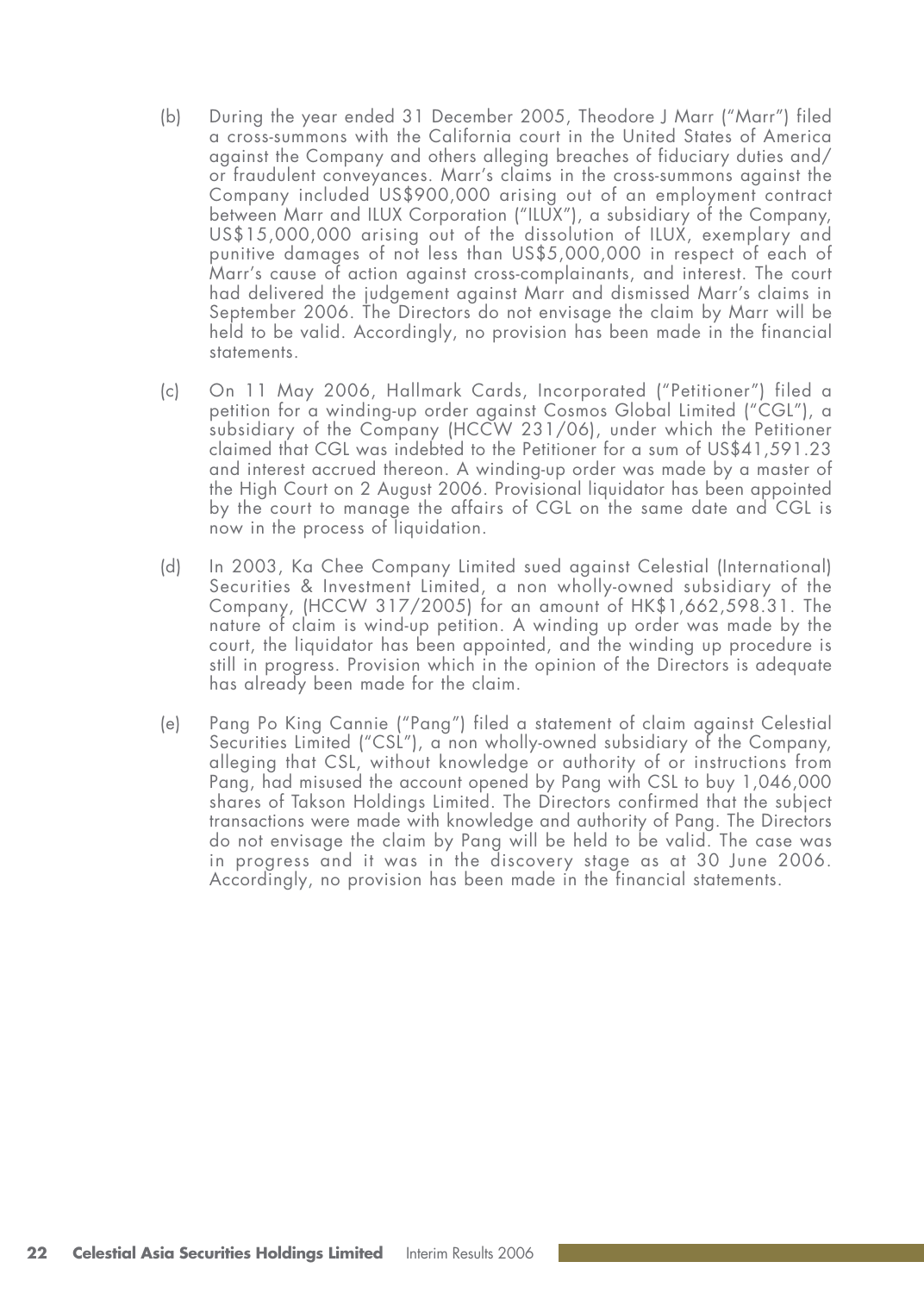#### **(16) Related party transactions**

The Group entered into the following transactions with related parties :

|                                                                                             |                                                                  | <b>Unaudited</b><br>six months ended<br>30 June |                  |
|---------------------------------------------------------------------------------------------|------------------------------------------------------------------|-------------------------------------------------|------------------|
|                                                                                             | <b>Notes</b>                                                     | 2006<br><b>HK\$'000</b>                         | 2005<br>HK\$'000 |
| Acquisition of subsidiaries<br>Directors' remuneration received<br>Rental expenses received | $\left( \begin{array}{c} 1 \end{array} \right)$<br>(ii)<br>(iii) | 130,590<br>2,518                                | 960<br>420       |
|                                                                                             |                                                                  | 133,108                                         | 1,380            |

Notes:

- (i) On 30 June 2006 , the Group acquired 100% of the issued share capital of CASH Retail Management (HK) Limited ("CRMG HK") and its subsidiaries at a final cash consideration of HK\$130.6 million.
- (ii) Director's remuneration was paid by the associate companies to the Group based on the estimated time spent by the Directors on the management of the associate companies.
- (iii) The associate companies paid rental expenses to a wholly-owned subsidiary of the Company. The charge is calculated at the effective rate charged to the wholly-owned subsidiary of the Company by the head landlord with reference to the floor area occupied by the associate companies.

#### **(17) Post balance sheet events**

On 28 August 2006, the boards of the Group and CRMG jointly announced that the sale and purchase agreement (as amended on 25 August 2006) ("S&P Agreement") was entered into between Celestial Investment Group Limited ("CIGL"), a wholly-owned subsidiary of the Company, and Fit Top Investments Limited ("Offeror"), a company owned and controlled by Ms Tin Yuen Sin Carol who is a director of CRMG. Under the S&P Agreement, CIGL will dispose of approximately 27.0% shareholding in CRMG to the Offeror for a consideration of HK\$106,187,431.32. Under the Listing Rules, the transaction contemplated under the S&P Agreement after aggregating the disposal of about 5% shareholding in CRMG on 27 February 2006 would constitute a major disposal of the Company and require the approval of the shareholders. The Company has received approval on the disposal from a closely allied group of shareholders who collectively own approximately 53.95% in nominal value of the shares in the Company. The disposal will be completed on or before 31 October 2006 or such other dates as CIGL and the Offeror may agree, subject to the conditions stipulated in S&P Agreement being fulfilled or waived in accordance with S&P Agreement.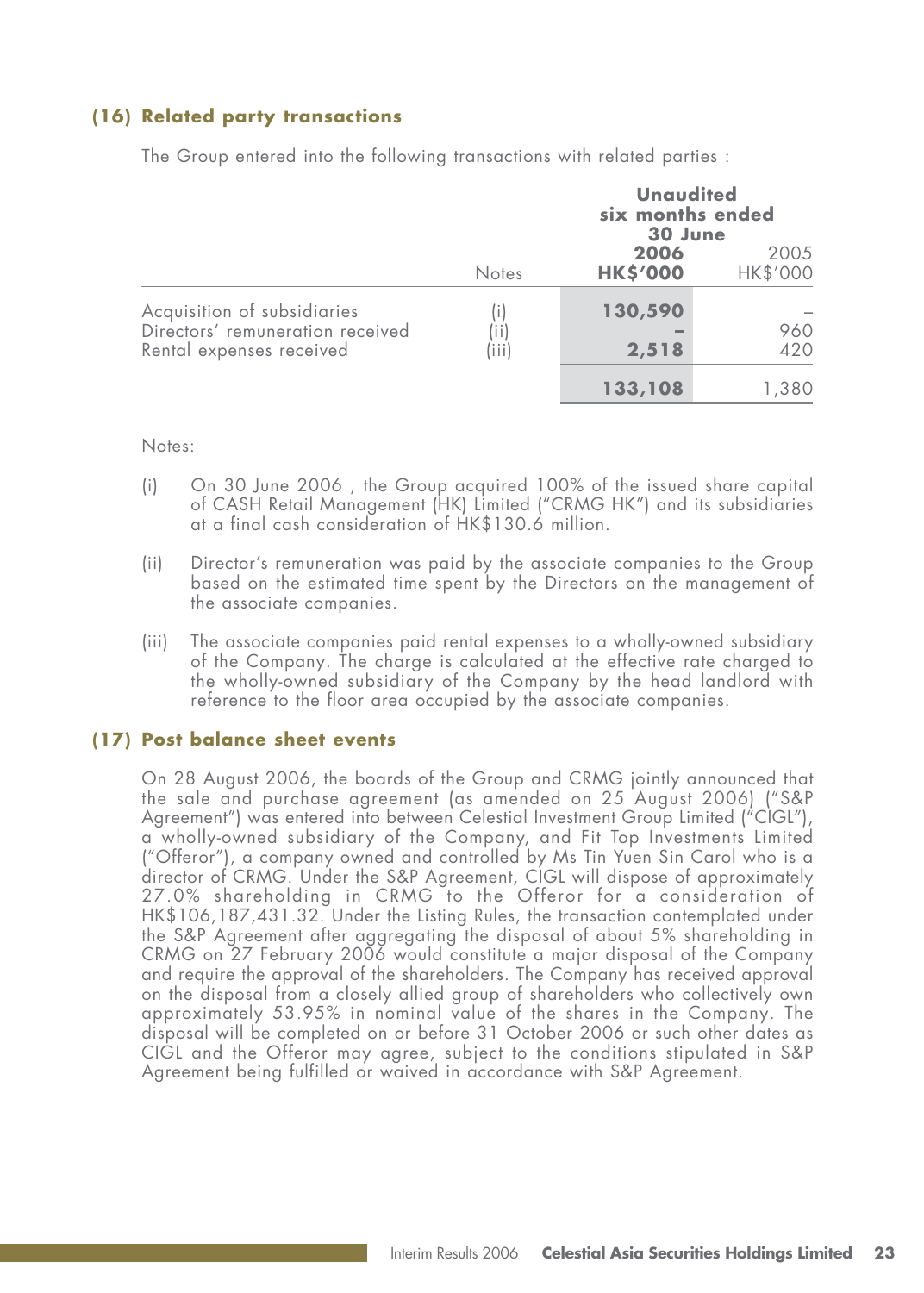# Dividend

The Board does not recommend the payment of any interim dividend for the six months ended 30 June 2006 (2005: Nil).

# Review and Outlook

### **Financial Review**

For the six months ended 30 June 2006, the Group recorded revenue of HK\$178.9 million for its financial service division (CFSG), as compared to HK\$95.8 million for the same period last year. The increase was attributable to the significant growth in securities brokerage income due to the continued speculation over appreciation of RMB as well as the continuous boom of initial public offerings (IPO) during the period, especially for mega China-related enterprises. For the six months ended 30 June 2006, CFSG achieved a net profit attributable to shareholders of HK\$18.7 million as compared with the HK\$11.2 million recorded for the same period last year. The increase in net profit was mainly attributable to the improved performance of its broking business.

Apart from the Group's retailing of furniture and household items and trendy digital products during the current period, its retail business division (CRMG) also comprised operations of department store and store management services upon its acquisition of Oriental Kenzo at the year end of 2005. For the six months ended 30 June 2006, CRMG had recorded a profit of HK\$24.1 million for the period as compared with the profit of HK\$1.1 million for the last corresponding period. Whilst there had been a continuing improvement in the general economy in Hong Kong throughout the period, CRMG's retailing business had still been faced with tough business environments even though its department store business in Beijing had recorded a satisfactory profit for the first half of the year. CRMG had seen its local retailing business being hit hard by the substantial increases in rental and staff costs, which was the direct result of the upswing of Hong Kong's economy and the improvement in the local consumer market. CRMG had therefore successfully undergone thorough network and cost rationalisation since 2005 and most of its supporting operations had been moved into its Mainland office during the first half of the year. The economic benefits of moving the back office onto the Mainland will be gradually accrued and materialised in the remaining period of the year and the years ahead. In the last quarter of 2005, CRMG launched its lifestyle retail chain stores under the name "LZ LifeZtore" and had since then further expended its resources on developing the chain stores from the local market into the Mainland China this year. CRMG's new retail business in the new market was still in a preliminary investment stage and had yet to have any profit contribution. CRMG recorded an operating loss for its local retail business as a result of heavy investment costs having been expended on the new shops and in the new market during the period under review.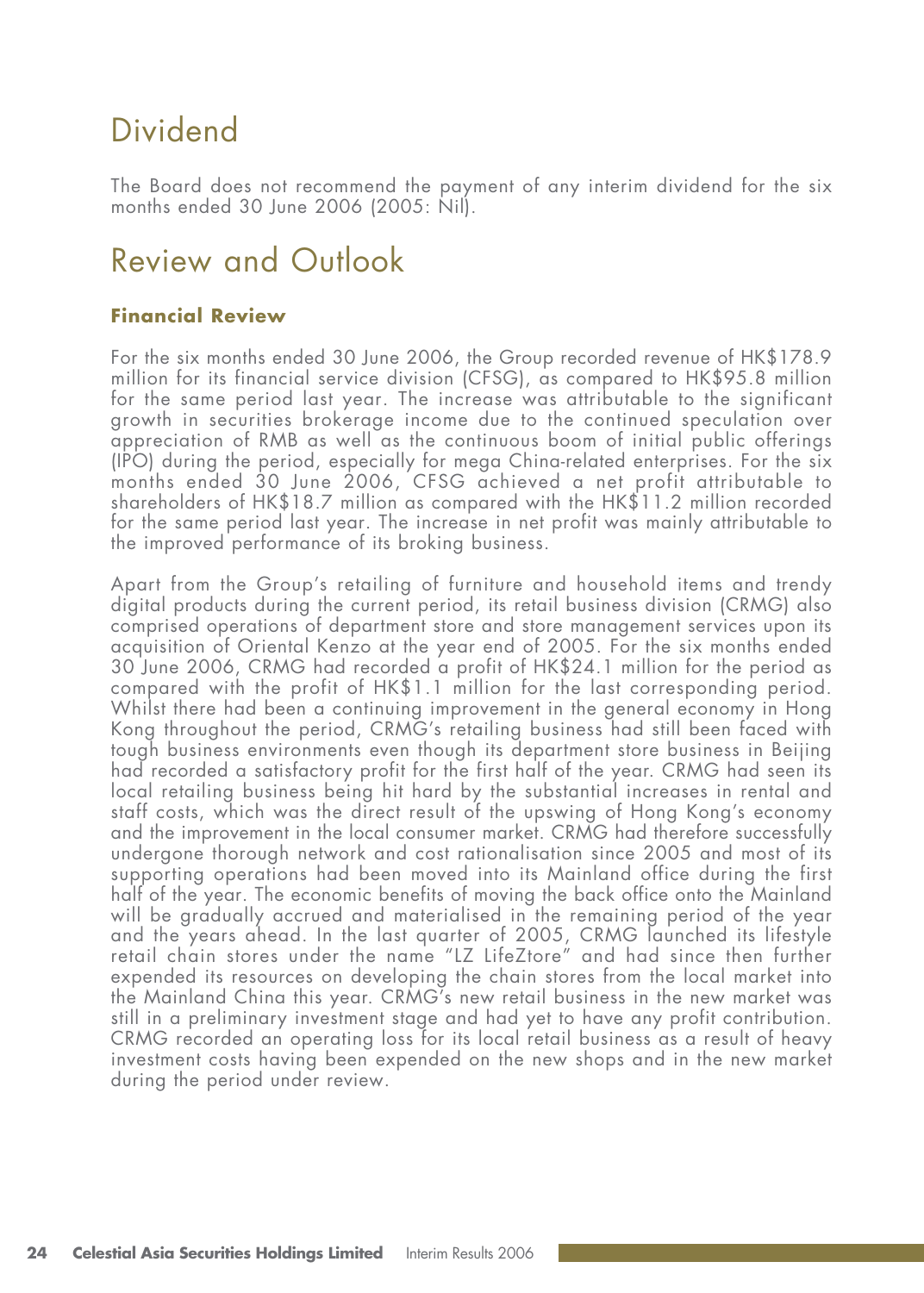The Group recorded a turnaround profit of HK\$2.0 million for the six months ended 30 June 2006 as compared with a loss of HK\$18.8 million for the last corresponding period after taking into account the profit contribution from CFSG and CRMG, the profit on disposal of 54,545,000 shares in CRMG and the loss on dilution of its shareholding in CFSG upon partial conversion of its outstanding convertible loan note.

The Group's total shareholders' equity stood at HK\$185.3 million on 30 June 2006 as compared to HK\$183.3 million at the end of last year. The net increase in equity was attributed to the net profit reported for the period.

As at 30 June 2006, our cash and bank balances were HK\$706.6 million as compared to HK\$488.2 million on 31 December 2005. The increase in cash balances was partly due to consolidating the cash and bank balances of CRMG HK and its subsidiaries ("HK Retail Group") which became the wholly-owned subsidiaries of the Group in June 2006 and partly due to an increase in clients' deposits as CFSG's clients became more active in trading near the period end. Our liquidity ratio on 30 June 2006 remained healthy at 1.2 times, as compared with 1.3 times on 31 December 2005.

As at 30 June 2006, the Group had a total of bank borrowings of HK\$410.2 million as compared with the total bank borrowings of HK\$251.3 million on 31 December 2005. The increase in bank borrowings was partly due to consolidating the bank borrowings of the HK Retail Group and partly due to a rise in demand of margin financing from CFSG's clients near the period end.

The bank borrowings drawn to fund securities margin financing were collateralised by CFSG's margin clients' securities pledged to us in turn by them for the purpose of securing their financing from us. Cash deposits of HK\$61.9 million were pledged as collaterals for the general banking facilities granted to the Group. In addition, pursuant to a letter of undertaking provided by the Group to a bank, the Group had maintained deposits of HK\$17.4 million with the bank as a pre-condition for an overdraft facility and bank guarantees granted to the Group.

As at 30 June 2006, the Group's building at its market value of approximately HK\$48.0 million was pledged to secure a bank term loan and general banking facilities granted to us.

All of the Group's borrowings are mainly in HK dollar, with the interest rates priced at close to banks' funding costs. By using effective instrument to hedge any adverse changes in foreign exchange and interest rates, our exposure to both foreign currency and interest rate fluctuation was insignificant. As of the end of the period, the Group did not have any material un-hedged foreign exchange exposure or interest rate mismatch. On 30 June 2006, the Group was holding a portfolio of listed and unlisted investment with a total value of approximately HK\$20.2 million. During the period, a profit of HK\$3.0 million on trading of listed securities and commodities was recorded. Save as aforesaid, the Group had no other material contingent liabilities at the period end.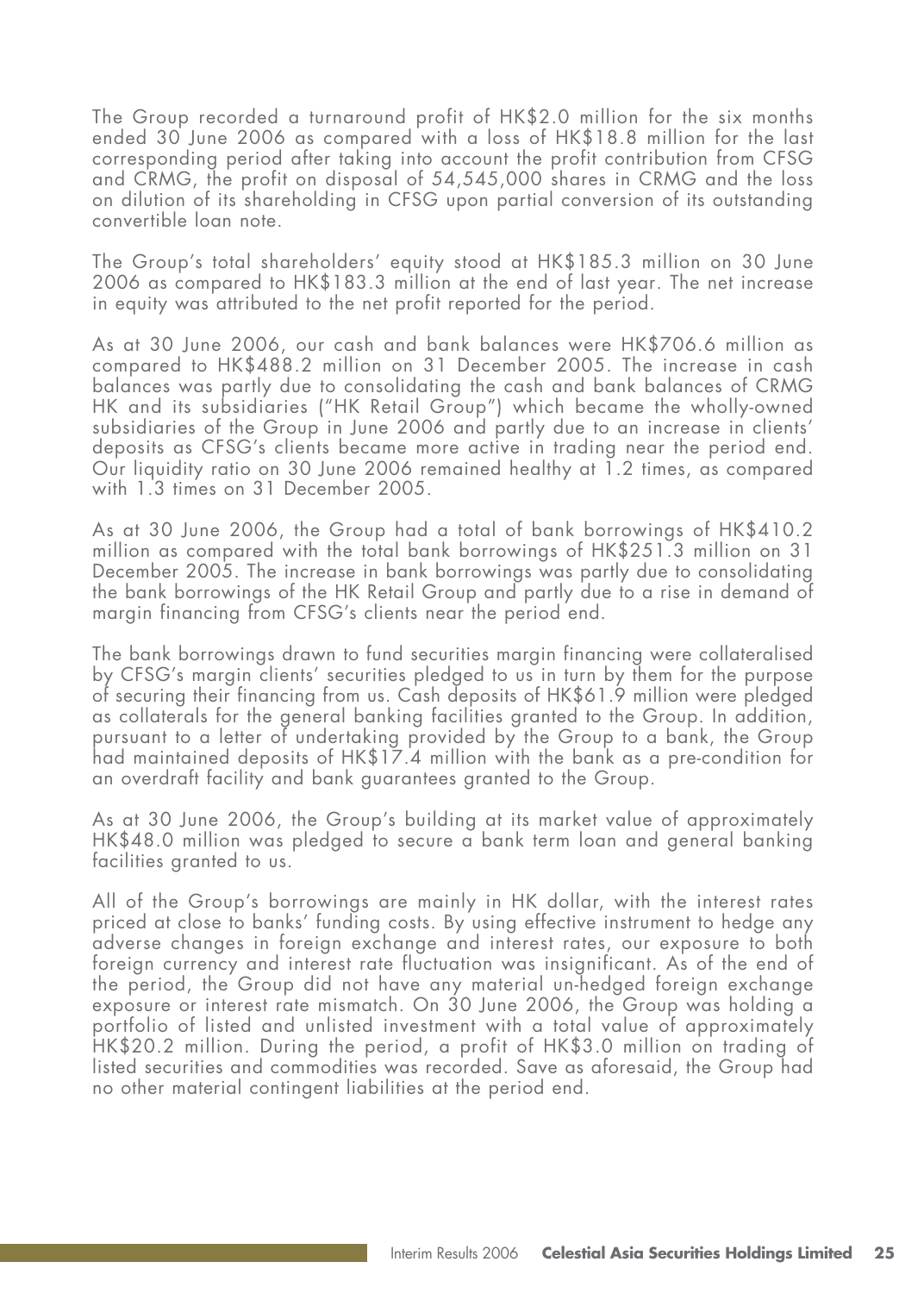In September 2005, CFSG announced a major transaction for proposed acquisition of Netfield Technology Limited and its subsidiaries at a consideration of HK\$110 million and several funds raising activities. These transactions were approved and completed in January 2006. Accordingly, 155 million placing shares at a placing price of HK\$0.40 per share and 120 million subscription shares at a subscription price of HK\$0.40 per share were issued by CFSG to the Group and to various independent third parties respectively on 10 January 2006.

On 20 February 2006, a wholly-owned subsidiary of the Group and CRMG entered into an agreement pursuant to which CRMG agreed to sell and the Group agreed to purchase 100% equity interest of the HK Retail Group which carries on mainly all retail businesses of CRMG in Hong Kong. The final consideration was fixed at HK\$130.6 million. The transaction was completed on 30 June 2006.

On 27 February 2006, the Group disposed to the purchasers (independent third parties) of a total of 54,545,000 shares in CRMG (being about 5% of the entire issued share capital of CRMG) at a total consideration of about HK\$30 million. The proceeds were used to finance part of the consideration for the acquisition of the HK Retail Group. The Group's interest in CRMG was reduced from 40.60% before the disposal to 35.60% immediately after the disposal. The disposal gave rise to a gain before taxation of the Group of about HK\$12.9 million.

On 28 August 2006, the boards of the Group and CRMG jointly announced that the S&P Agreement was entered into between CIGL, a wholly-owned subsidiary of the Company, and Offeror, a company owned and controlled by Ms Tin Yuen Sin Carol who is a director of CRMG. Under the S&P Agreement, CIGL will dispose of approximately 27.0% shareholding in CRMG to the Offeror for a consideration of HK\$106,187,431.32. Under the Listing Rules, the transaction contemplated under the S&P Agreement after aggregating the disposal of about 5% shareholding in CRMG on 27 February 2006 constitute a major disposal of the Company and require the approval of the shareholders. The Company has received the approval on the disposal from a closely allied group of shareholders who collectively own approximately 53.95% in nominal value of the issued share capital of CRMG. The disposal will be completed on or before 31 October 2006 or such other dates as CIGL and the Offeror may agree, subject to the conditions stipulated in S&P Agreement being fulfilled or waived in accordance with S&P Agreement.

Save as aforesaid, the Group did not make any material acquisitions or disposals during the period ended 30 June 2006. There was no significant investment held during the period. We do not have any future plans for material investments or capital assets.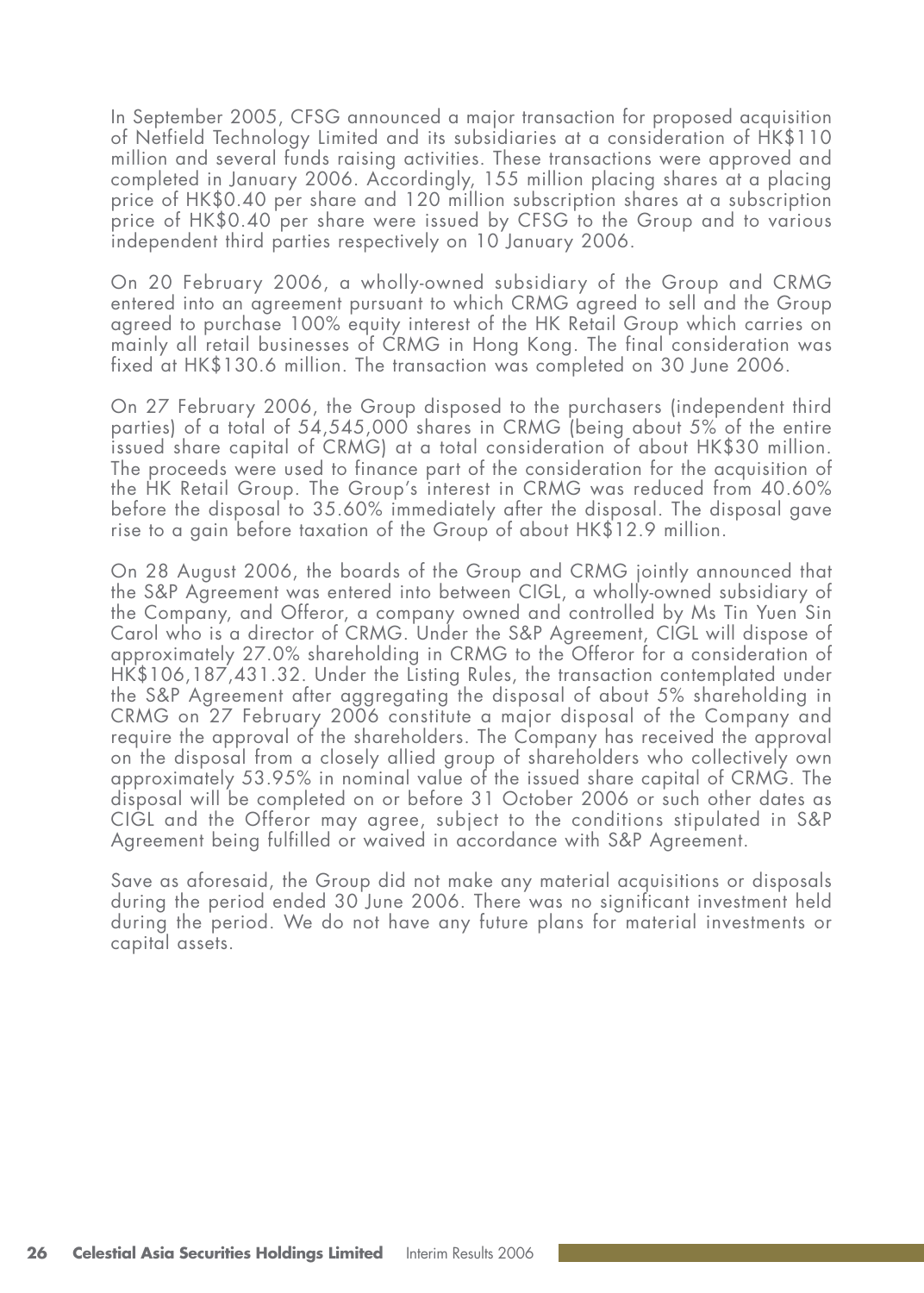### **Industry Review**

Year 2006 began with a strong note: rising investors' confidence and robust economic growth in Hong Kong. The Hong Kong stock market was filled with optimism and excitement in anticipation of continued growth in corporate profits. Signs of sustained high single-digit economic growth in China and continued speculation over RMB appreciation attracted significant capital inflows into Hong Kong, particularly into the China-related shares. During the period, the Hang Seng China Enterprises Index had risen by 27.3%. Notably, the IPO market was hot and most IPO issues were heavily sought after, thanks to investors' optimism and abundance of liquidity. Globally, the continued rise in the prices of crude oil, precious metals and commodities to reach decade-long highs has raised concerns over cost-push inflation and posed threat to global economic growth.

On the consumer side, value of total retail sales in the first six months grew by 6.4%, while the Composite Consumer Price Index rose by an average of 1.9% in the first seven months of 2006. In the first half of 2006, the volume of sales for furniture and fixtures grew by 3.2%, and sales value remained static. The volume of sales for electrical goods and photographic equipment increased by 8.2%, while sales value dropped by 0.5%. According to the National Bureau of Statistics of China, Mainland China's GDP grew by 10.9% in the first half of 2006, with total retail sales for consumer goods rising 13.3% over this period. According to the Eleventh "Five-Year Plan", the retail industry will be one of the driving forces of the Mainland's economic development in the next five years.

### **Business Review and Outlook**

After a series of re-engineering and re-positioning exercises carried out during the past few years, the Group has come out of the trough with the gradually improving economy and through the dedicated efforts of a coherent staff team.

During the period under review, CASH continued to focus on developing its two main streams of businesses, namely financial services and retail management.

#### **For CFSG – Financial Services**

CFSG achieved significant progress in the first half of 2006 with an increase in revenues and net profit attributable to shareholders.

The Hong Kong stock market made a new turnover record in the second quarter on the heels of the trading momentum carried forward from the first quarter. Our market share by turnover remained strong due partly to the general market strength and partly to the efforts we have invested in the past years to improve our delivery channels and execution platforms. These initiatives have enabled us to attract sales talents, profitable customer groups, and new institutional investors.

CFSG successfully managed to sustain its profitability and maintained respectable growth through superior execution and steadfast adherence to its product enrichment and revenue diversification strategy. We continue to set as an objective to expand and strengthen our wealth management initiatives and investment banking activities while we enjoy the organic growth of our traditional brokerage operations.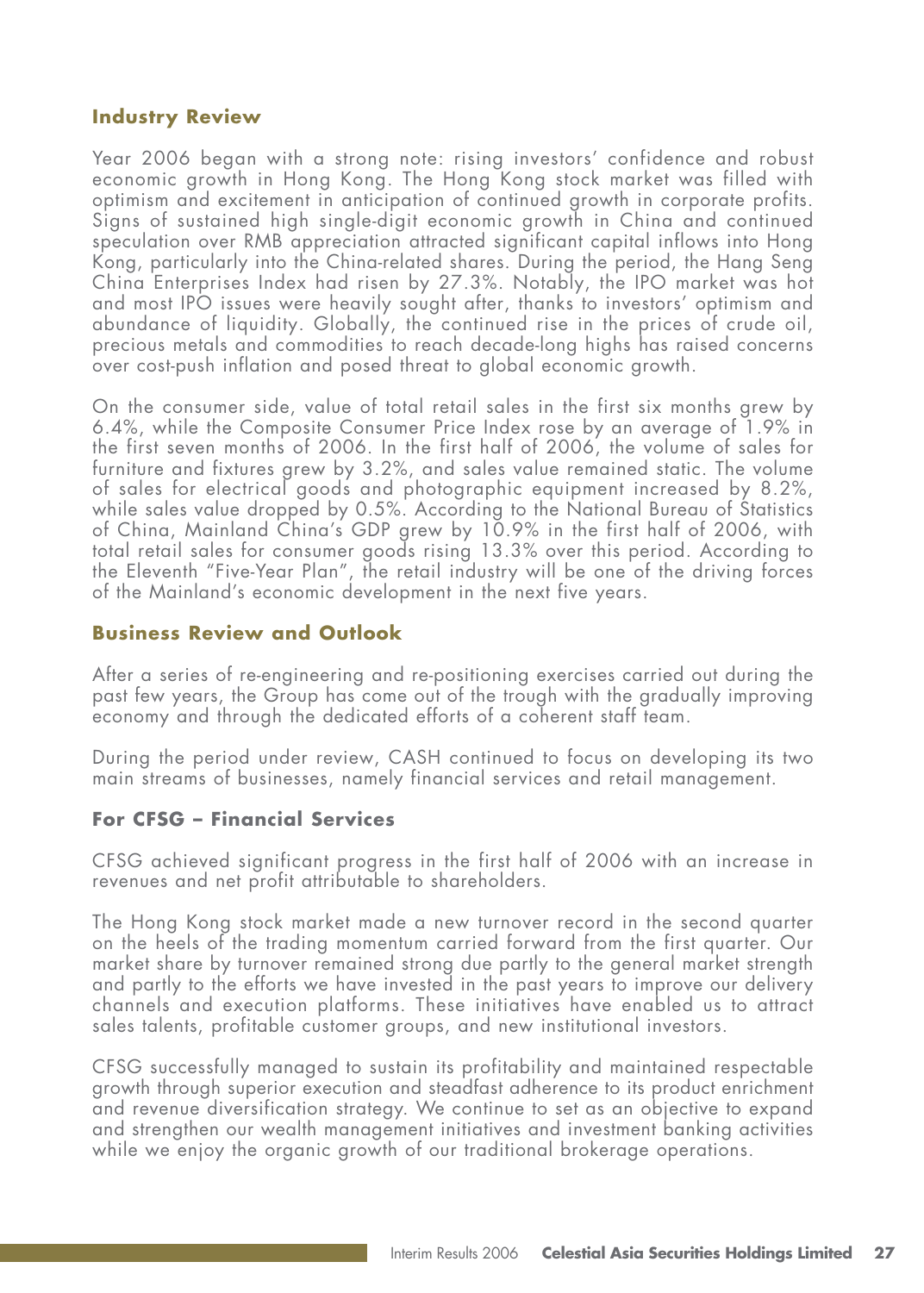The brokerage business, among other business units, continued to experience the fastest growth in the first half while revenues from other businesses continued to show steady and healthy increases. The business had a double-digit increase in sales force in the first half and will continue this recruiting trend as part of the brokerage expansion plan. The enhanced sales platforms that we put in place to deliver better executions have allowed us to successfully expand our client mix from retail to include institutions.

Our wealth management division, while encountering fierce competition, continued to maintain its share of the revenue contribution during the period under review. To solidify and expand its market share in the increasingly competitive market environment, the division will strengthen cross-selling synergy with the house-served brokerage clients.

The investment banking unit continued to be active in sourcing deals in the PRC mid-cap segment after it helped list Lingbao Gold successfully in the first quarter which has drawn good publicity and attention from the financial services industry. The team is working on finalising a number of transactions initiated earlier this year and is also laying out grounds for the coming months.

The asset management business, which was launched last year, experienced healthy growth in the first half. It continues to focus on growing the client base and assets under management while planning to initiate a discretionary portfolio management service.

Our online game business performed in line with the financial targets as set out in the business plan. In the second quarter, it successfully licensed the multi-player online game in Taiwan after the initial launch of the game in the PRC earlier this year. The subsidiary will continue to focus on expanding licensing into other regions and promoting branch offices in the coming months.

In light of our financial achievements in the last three years, CFSG has recently submitted an application for main board listing to raise our corporate profile and broaden our investor base.

We are cautiously optimistic about growth in the coming months. There are challenges and factors ahead that could affect the global and local investment sentiments. The management is specifically concerned about high energy and commodity prices, inflationary pressure, additional US interest rate hikes, and impact of a US economic slowdown and China's macro-tightening policy on the rest of the world. While we have been on track with our business plan thus far, we will remain committed to managing our cost structure and our business overall with a sense of discipline as a good business practice. We will continue to diversify our revenue mix through strengthening existing businesses and enriching product types. Our goal is to position CFSG as clients' financial services house of choice that has comprehensive product offerings to meet their diverse financial needs, executes well and values their business relationships.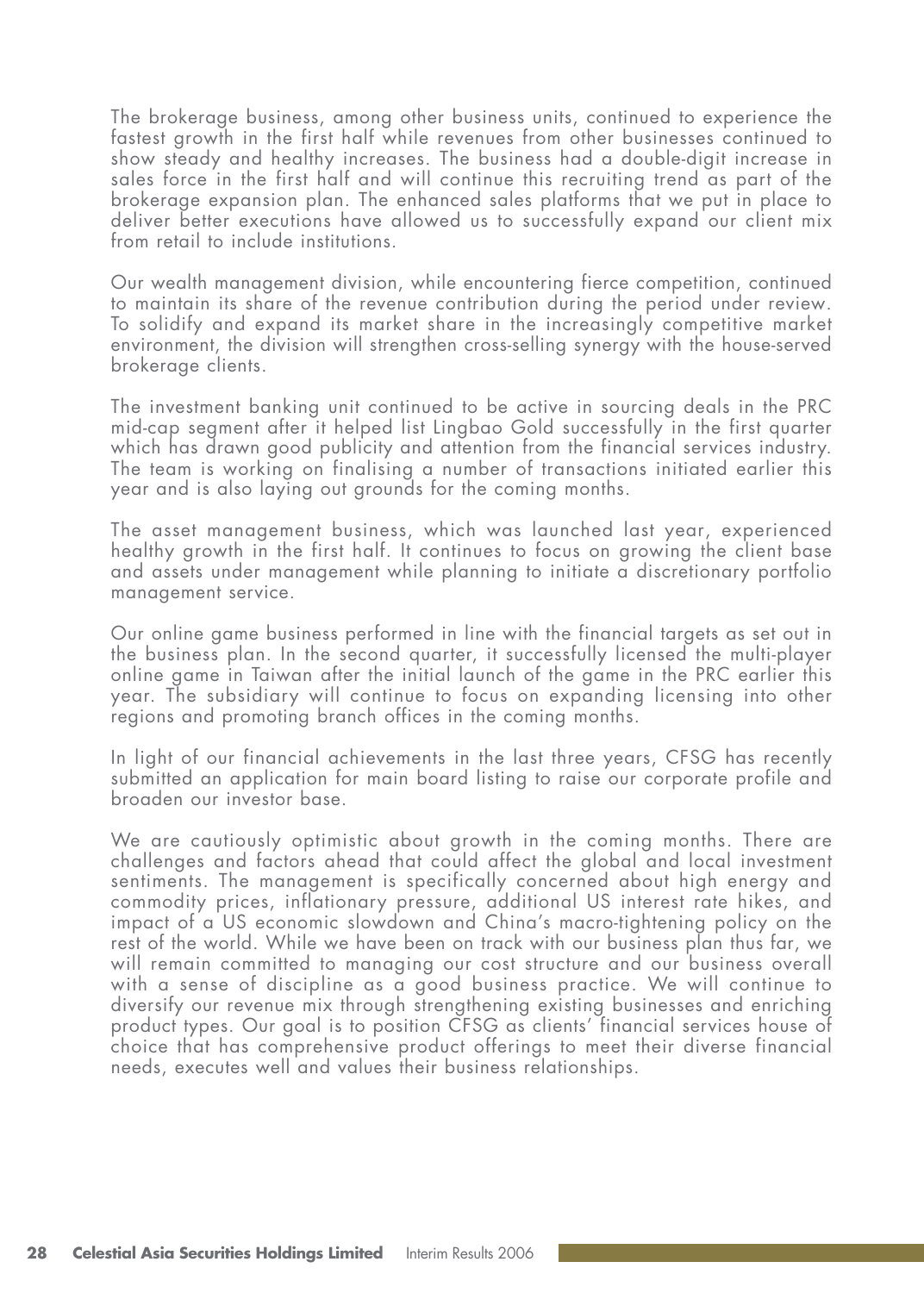### **For CRMG – Retail Management**

During the period under review, CRMG continued to develop its brands, providing a diversified product portfolio through its single operating platform.

At Pricerite during the period under review, three staff members were awarded Distinguished Salesperson Awards by the Hong Kong Management Association. This was the third consecutive year that Pricerite staff received the prestigious award, demonstrating our customer service standards are well recognised by retail peers. Pricerite also obtained Hong Kong Q-Mark Service Scheme certification from the Federation of Hong Kong Industries.

To gain better control over profit margins and product quality, Pricerite leveraged its strong brand to develop private-label products. In addition, Pricerite's "neat and clean" specialist position was further strengthened with a deepening of the relevant product range. More stores were re-located and renovated to better match the change in customer traffic flow. As at the end of 30 June 2006, there were a total of 31 stores in Pricerite's comprehensive network throughout Hong Kong. Five to 10 more stores are planned in the coming 12 months to complement the existing network and to boost Pricerite's presence in new residential areas. After a series of strategic changes in past years, we believe Pricerite will start to record a positive contribution to the Group in 2006.

3C Digital continued to focus on building brand recognition among its younger generation target market. It has successfully established a strong brand image in the trendy digital product segment through a series of high-profile co-marketing campaigns, such as World Cup television sponsorship. Comprising a dedicated team of knowledge-based salespeople, 3C Digital is also known for its innovative and personalised services and was the first digital specialist in Hong Kong to obtain Hong Kong Q-Mark Service Scheme certification.

During the period under review, 3C Digital opened its first island store in Causeway Bay to assist in capturing the trendy youth and booming tourist markets. This increased its store network to seven in Hong Kong. 3C Digital will continue with its proven strategy of brand-building by taking part in various co-marketing campaigns, further penetration of the trendy digital market through opening stores in strategic locations, and broadening its customer base through developing and offering more personalised services.

LZ LifeZtore was formally launched at the end of 2005 with three stores opening in Hong Kong to capture the growing home lifestyle market. Committed to providing customers with the ultimate shopping experience through a "FUNctional" approach and our own designer furniture and home accessories, LZ LifeZtore offers customers inspirational ORIwest design ideas centred on a unique fusion of Oriental and Western styles. Customers who pursue a lively, individual lifestyle will be inspired by LZ LifeZtore's distinguished product designs, exhilarating store environment and totally committed customer service. Service standards at LZ LifeZtore gained industry recognition in its first six months of operation, with staff members winning the Distinguished Salesperson Award organised by the Hong Kong Management Association. LZ LifeZtore also obtained Hong Kong Q-Mark Service Scheme certification in the first half of 2006.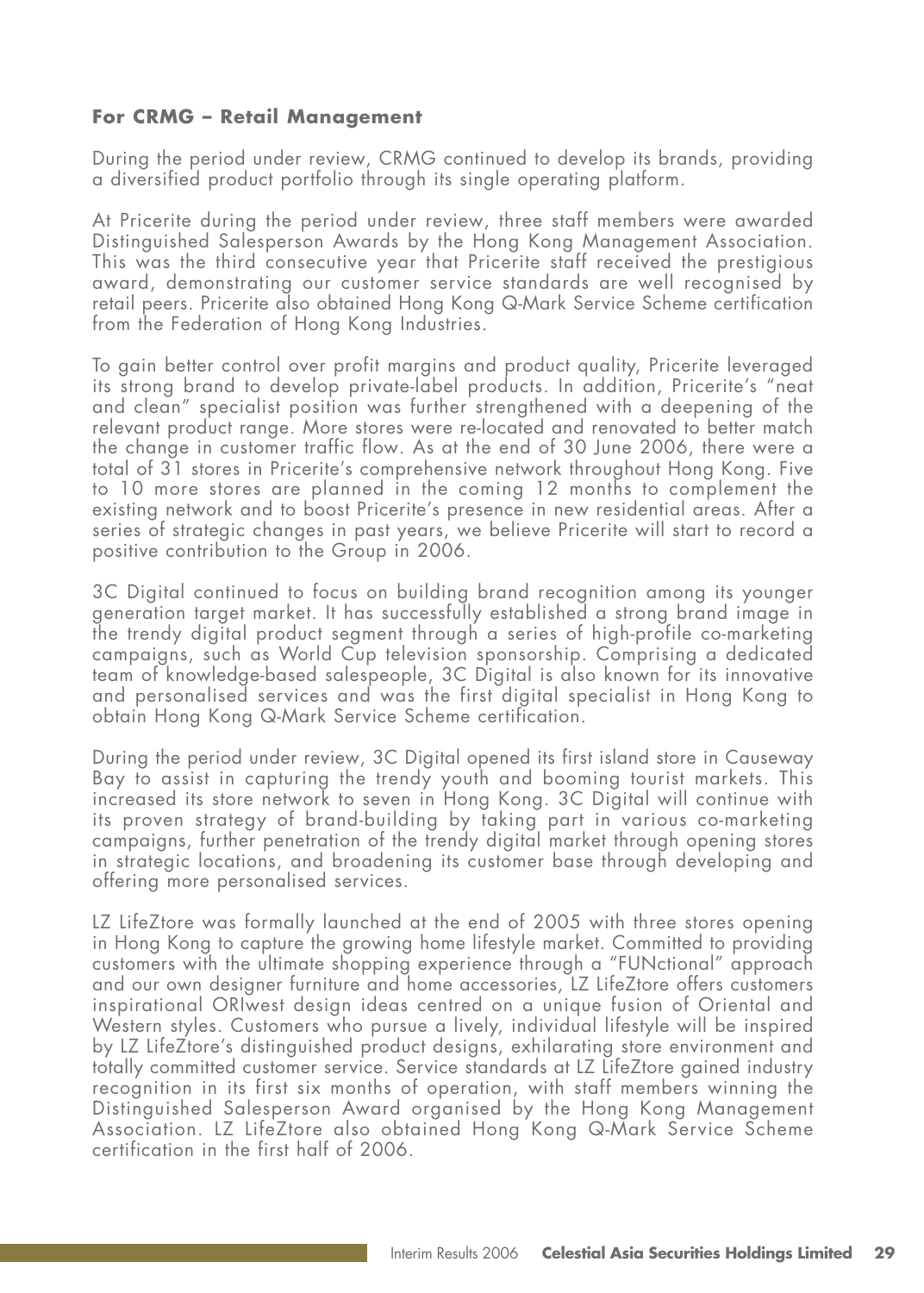To capture the booming Mainland lifestyle market, LZ LifeZtore will be opening stores in Shanghai in the second half of 2006. Shanghai has outpaced national GDP growth for several years. In 2005, for example, national GDP grew at 9.9% while Shanghai powered forward at 11.1%. Total retail sales for consumer goods rose 11.9% compared to 2004, while total retail sales for household products grew at an exciting 22.5%. With the city's average household disposable income rising 11.8% and per capita spending growing at 9% in 2005, Shanghai looks set to continue to be a high-spending city, especially for quality living products.

The Oriental Kenzo Department Store ("Oriental Kenzo") has continued to operate well in Beijing. During the first half of 2006, Oriental Kenzo underwent major store renovations to keep abreast of market trends. The transfer of all shareholding interests in Oriental Kenzo to a wholly foreign owned enterprise, which is a wholly-owned subsidiary of CRMG, is expected to be completed within this financial year.

To better delineate resources to grow our retail businesses both in Hong Kong and the Mainland, the Hong Kong retail business, including Pricerite, 3C Digital and LZ LifeZtore, was sold to the Group with shareholders' approval in June 2006. The corporate restructure will allow both CASH and CRMG to grow its retail business to the next level and to enhance shareholder values of both companies.

To focus resources on developing the Group's promising businesses with its existing brands, namely CFSG, Pricerite, LZ LifeZtore and 3C Digital, CASH sold its 27.0% shareholding investment in CRMG to an independent third party in September 2006. The Group will continue to pursue its proven strategies to diversify brand and product offerings while at the same time utilising the cost leadership approach to weather challenges and seize opportunities that lie ahead.

# Employee Information

At 30 June 2006, the Group had 1,315 employees, of which 328 were at CFSG Group. Our employees were remunerated according to their performance, working experience and market conditions. In addition to basic salaries and Mandatory Provident Fund schemes, we also offered staff benefits including medical schemes, discretionary share options, performance bonus and sales commission. The total amount of remuneration cost of employees of the Group for the period under review was approximately HK\$40.0 million. We continue to organise training to employees in areas such as product knowledge, language, customer service, selling techniques, team building, interview techniques, communication, presentation, coaching, mentoring, time management, problem solving and continuous professional training programmes required by regulatory bodies. Meanwhile, we are also liaising with external consultants to conduct team building, service, selling and orienteering training program.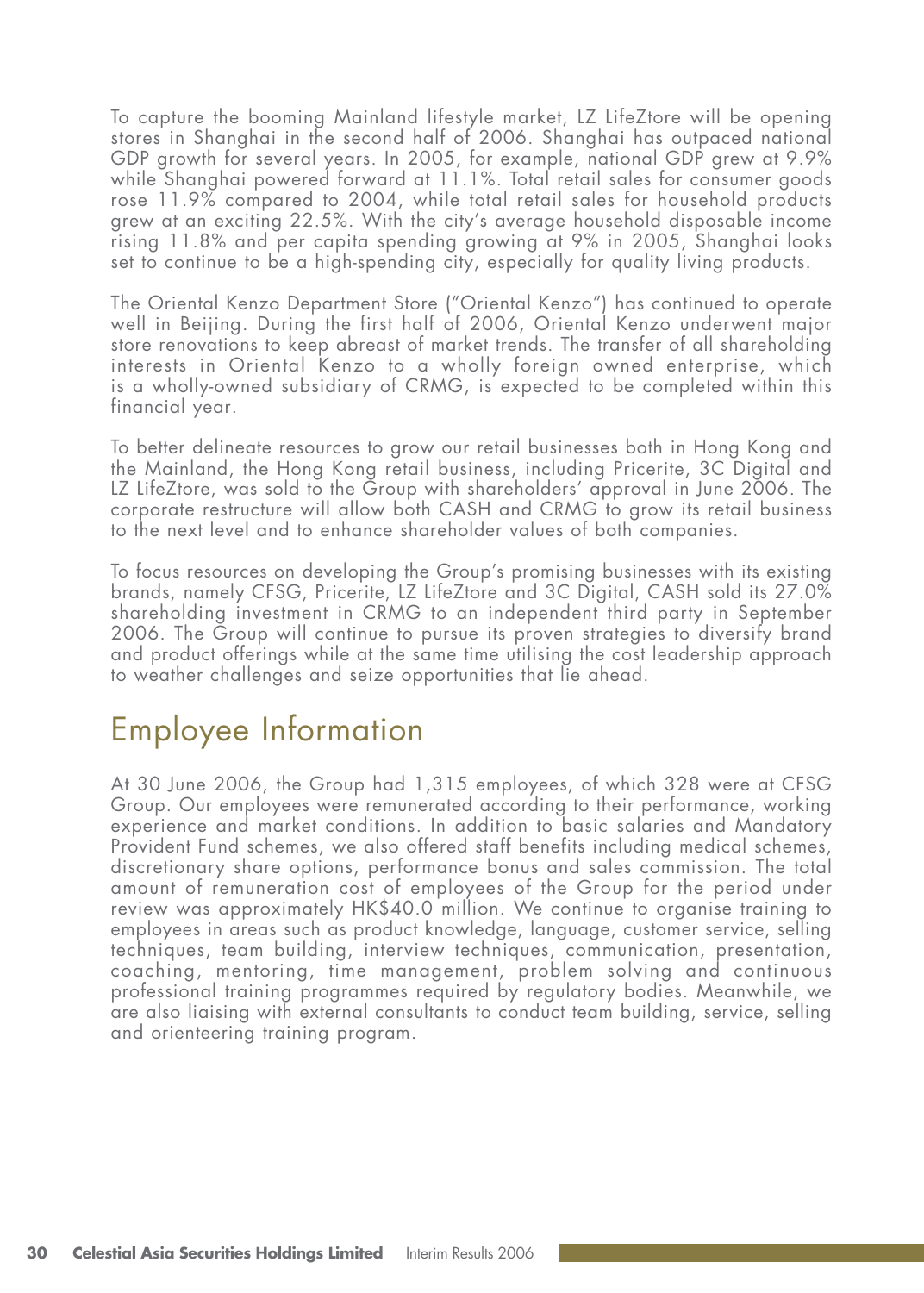### Directors' Interests in Securities

As at 30 June 2006, the interests or short positions of the Directors and chief executive of the Company in the shares, underlying shares and debentures of the Company or any of its associated corporations (within the meaning of Part XV of the Securities and Futures Ordinance ("SFO")) as recorded in the register required to be kept under section 352 of the SFO, or as otherwise notified to the Company and the Stock Exchange pursuant to the Model Code for Securities Transactions by Directors of Listed Companies were as follows:

### **A. The Company**

|                      |                                     | Number of shares |                |                               |
|----------------------|-------------------------------------|------------------|----------------|-------------------------------|
| <b>Name</b>          | Capacity                            | Personal         | Other interest | Shareholding<br>$\frac{1}{2}$ |
| Kwan Pak Hoo Bankee  | Founder of a<br>discretionary trust |                  | 164,028,376*   | 37.49                         |
| Law Ping Wah Bernard | Beneficial owner                    | 5,096,200        |                | 1.16                          |
| Li Yuen Cheuk Thomas | Beneficial owner                    | 2,501,875        |                | 0.57                          |
|                      |                                     | 7.598.075        | 164,028,376    | 39.22                         |

#### **1. Long positions in the ordinary shares**

The shares were held by Cash Guardian. Mr Kwan Pak Hoo Bankee was deemed to be interested in all these shares as a result of his interests in Cash Guardian as disclosed in the "Substantial Shareholders" below.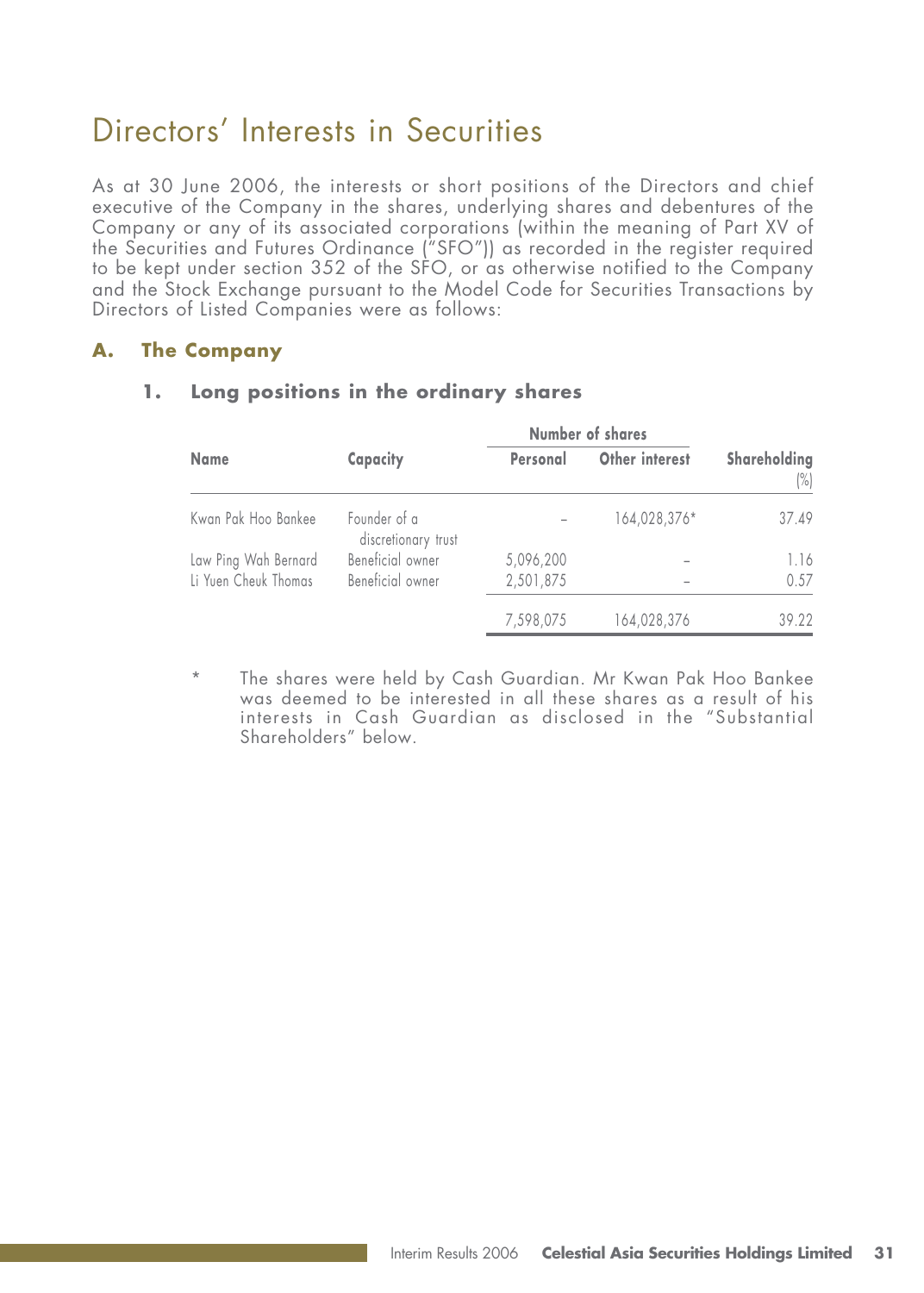### **B. Associated corporations (within the meaning of SFO)**

### **1. CFSG**

|                                        |                     | Number of shares |                |                     |
|----------------------------------------|---------------------|------------------|----------------|---------------------|
| Name                                   | Capacity            | Personal         | Other interest | Shareholding<br>(%) |
| Kwan Pak Hoo Bankee Founder of a       | discretionary trust |                  | 679.219.434*   | 49.18               |
| Law Ping Wah Bernard Beneficial owner  |                     | 15,000,000       |                | 1.09                |
| Wong Kin Yick Kenneth Beneficial owner |                     | 5,600,000        |                | 0.41                |
|                                        |                     | 20,600,000       | 679,219,434    | 50.68               |

(a) Long positions in the ordinary shares

- The shares were held as to  $638,827,434$  shares by CIGL, a wholly-owned subsidiary of the Company, and as to 40,392,000 shares by Cash Guardian. Mr Kwan Pak Hoo Bankee was deemed to be interested in all these shares as a result of his interests in the Company through Cash Guardian as disclosed in the "Substantial Shareholders" below.
- (b) Long positions in the underlying shares options under share option schemes

|                             |                    |                                          |       | Number of options          |                                              |                          |                                 |        | Percentage<br>to issued |
|-----------------------------|--------------------|------------------------------------------|-------|----------------------------|----------------------------------------------|--------------------------|---------------------------------|--------|-------------------------|
|                             |                    |                                          |       |                            | outstanding                                  |                          | outstanding                     | shares |                         |
| Date of<br>Name<br>grant    | Exercise<br>period | Exercise<br>price<br>per share<br>(HK\$) | Notes | as at<br>1 January<br>2006 | lapsed<br>durina<br>the period<br>[Note [1]] | as at<br>30 June<br>2006 | as at<br>30 June<br>2006<br>(%) |        |                         |
| Kwan Pak Hoo<br>Bankee      | 6/10/2005          | $6/10/2005 -$<br>31/10/2006              | 0.38  | [4]                        | 7,800,000                                    | $\overline{a}$           | 7,800,000                       | 0.56   |                         |
| Law Ping Wah<br>Bernard     | 6/10/2005          | $6/10/2005 -$<br>31/10/2006              | 0.38  |                            | 7,800,000                                    | ٠                        | 7,800,000                       | 0.56   |                         |
| Wong Kin Yick<br>Kenneth    | 6/10/2005          | $6/10/2005 -$<br>31/10/2006              | 0.38  |                            | 7,800,000                                    | ٠                        | 7,800,000                       | 0.56   |                         |
| Li Yuen Cheuk<br>Thomas     | 6/10/2005          | $6/10/2005 -$<br>31/10/2006              | 0.38  |                            | 7.500.000                                    | ٠                        | 7.500.000                       | 0.54   |                         |
| Kwok Oi Kuen<br>Joan Elmond | 6/10/2005          | $6/10/2005 -$<br>31/10/2006              | 0.38  | 3                          | 7,800,000                                    | (7,800,000)              |                                 |        |                         |
|                             |                    |                                          |       |                            | 38,700,000                                   | [7,800,000]              | 30,900,000                      | 2.22   |                         |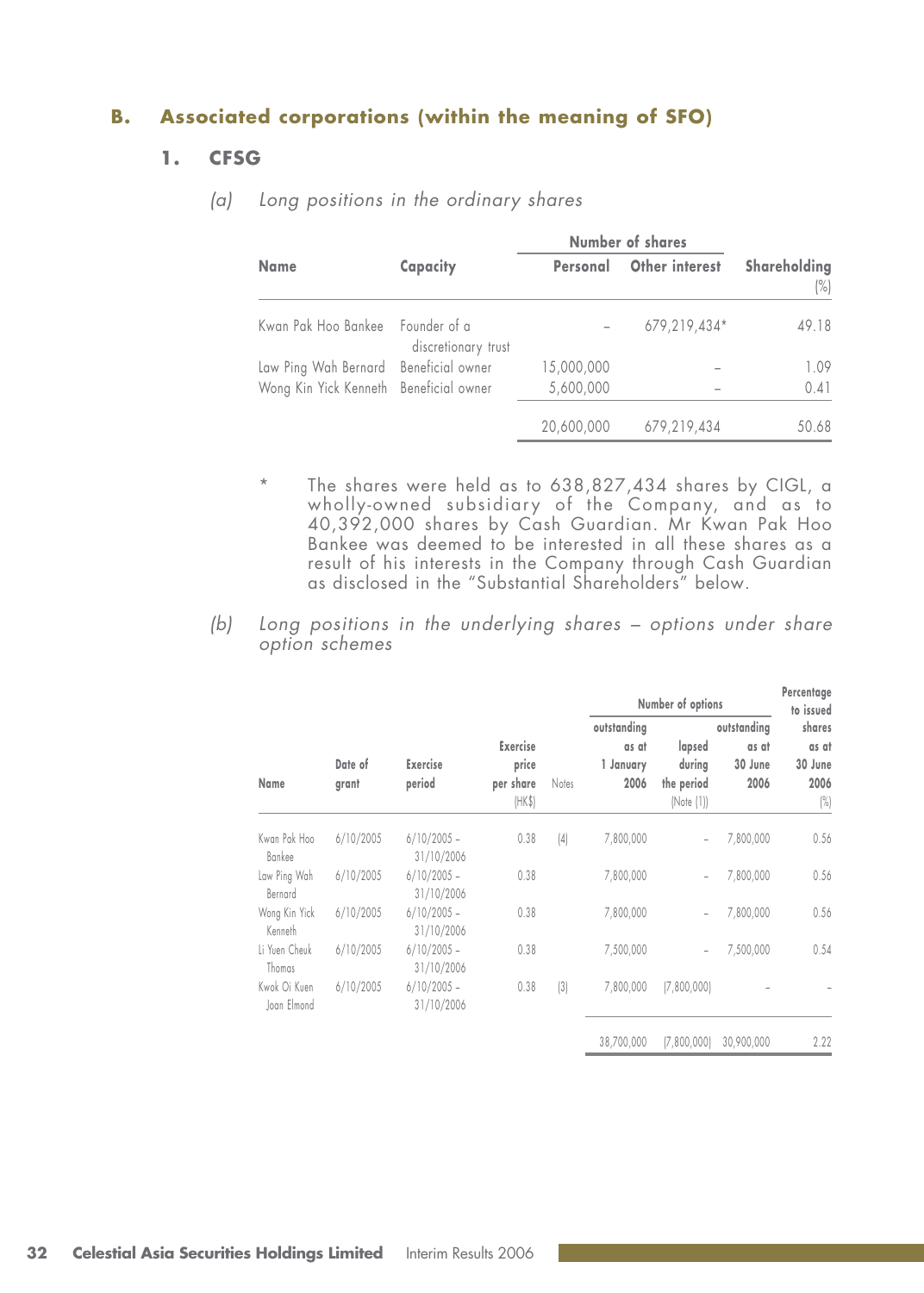Notes:

- (1) The lapsed options were due to cessation of employment of participant with the Group.
- (2) No option was granted, exercised or cancelled during the period.
- (3) Ms Kwok Oi Kuen Joan Elmond resigned as a Director of the Company during the period.
- (4) Mr Kwan Pak Hoo Bankee is also the substantial shareholder of the Company.
- (5) The options are held by the Directors in the capacity of beneficial owner.

#### **2. CRMG**

Long positions in the ordinary shares

|             |                                                      | Number of<br>shares | Shareholding<br>(%) |  |
|-------------|------------------------------------------------------|---------------------|---------------------|--|
| <b>Name</b> | Capacity                                             | Other interest      |                     |  |
|             | Kwan Pak Hoo Bankee Founder of a discretionary trust | 392.027.587*        | 35.88               |  |

The shares were held as to 389,027,587 shares by CIGL and its subsidiaries and as to 3,000,000 shares by Cash Guardian. Mr Kwan Pak Hoo Bankee was deemed to be interested in all these shares as a result of his interests in the Company through Cash Guardian as disclosed in the "Substantial Shareholders" below.

Save as disclosed above, as at 30 June 2006, none of the Directors, chief executive or their associates had any personal, family, corporate or other beneficial interests or short positions in the shares, underlying shares or debentures of the Company or any of its associated corporations (within the meaning of Part XV of the SFO).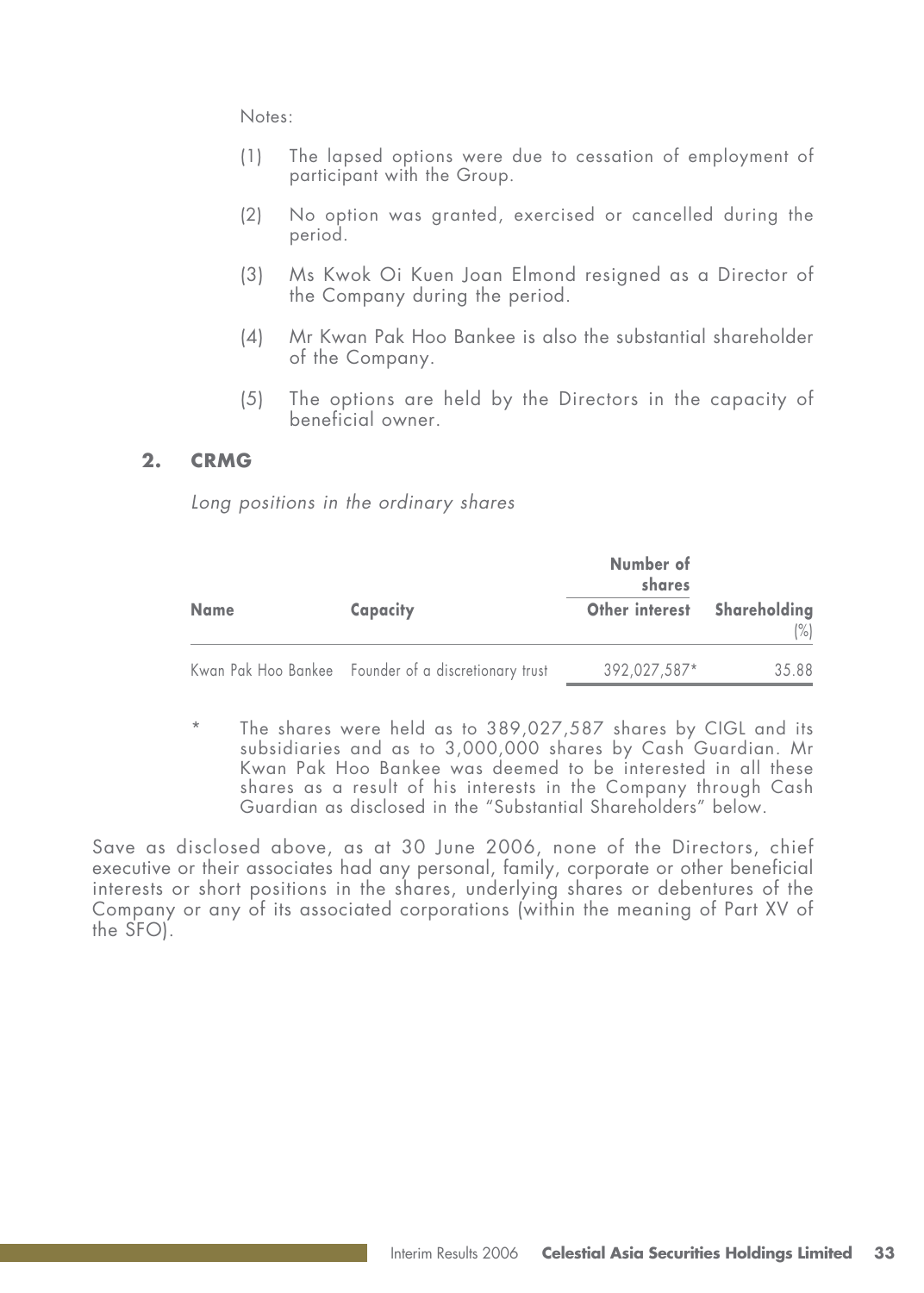# Share Option Scheme

### **The Company**

No options was granted, exercised, lapsed, cancelled and held by participants under the share option scheme of the Company during the six months ended 30 June 2006. There was no outstanding share option as at 30 June 2006.

### **The subsidiaries**

Details of share options to subscribe for shares in CFSG granted to participants under the share option scheme of CFSG during the six months ended 30 June 2006 were as follows:

### **CFSG**

|                                            |                                                    |                                                 |      | Number of options                         |                                              |                                                 |                                         |
|--------------------------------------------|----------------------------------------------------|-------------------------------------------------|------|-------------------------------------------|----------------------------------------------|-------------------------------------------------|-----------------------------------------|
| Date of<br>grant                           | <b>Exercise</b><br>period                          | <b>Exercise</b><br>price<br>per share<br>(HK\$) | Note | outstanding<br>as at<br>1 January<br>2006 | lapsed<br>during<br>the period<br>(Note (2)) | exercised<br>durina<br>the period<br>(Note (3)) | outstanding<br>as at<br>30 June<br>2006 |
| <b>Directors</b><br>6/10/2005              | $6/10/2005 - 31/10/2006$                           | 0.38                                            | (1)  | 38,700,000                                | (7,800,000)                                  |                                                 | 30,900,000                              |
| <b>Employees</b><br>2/12/2003<br>6/10/2005 | $1/6/2004 - 31/5/2006$<br>$6/10/2005 - 31/10/2006$ | 0.34<br>0.38                                    |      | 5,070,000<br>36.300.000                   | (3,900,000)                                  | (1, 170, 000)                                   | 36,300,000                              |
|                                            |                                                    |                                                 |      | 41.370.000                                | (3,900,000)                                  | (1, 170, 000)                                   | 36,300,000                              |
|                                            |                                                    |                                                 |      | 80,070,000                                | (11,700,000)                                 | (1, 170, 000)                                   | 67,200,000                              |
|                                            |                                                    |                                                 |      |                                           |                                              |                                                 |                                         |

Notes:

- (1) Details of the options granted to the Directors are set out in the section headed "Directors' Interests in Securities".
- (2) The options were lapsed during the period due to expiry or cessation of employment of participants with the Group.
- (3) On 26 January 2006, 1,170,000 share options of CFSG were exercised at the exercise price of HK\$0.34 per share. The weighted average closing price of CFSG's shares immediately before the date of exercise was HK\$0.42 per share.
- (4) No option was granted or cancelled during the period.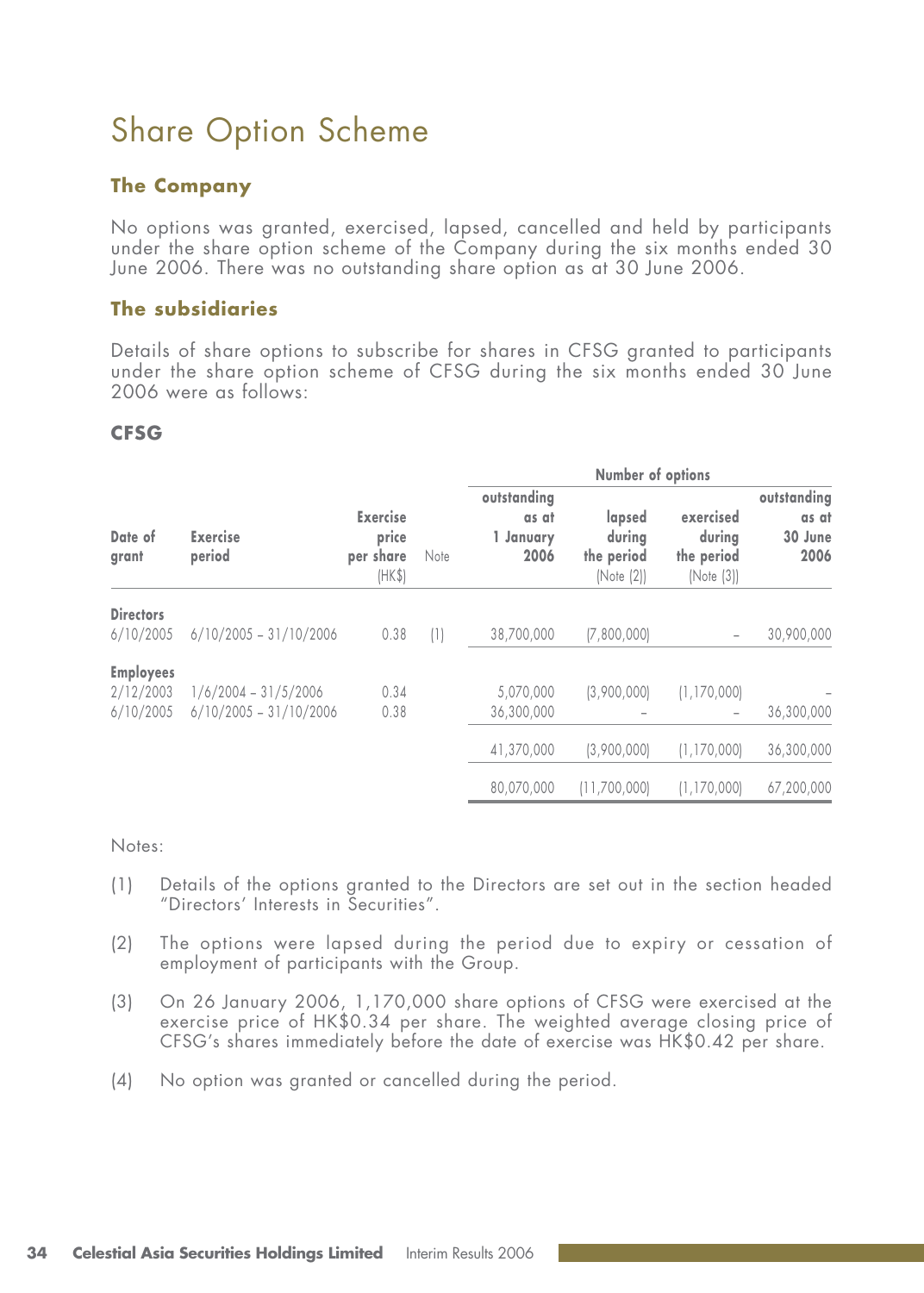# Substantial Shareholders

As at 30 June 2006, the persons/companies, other than a Director or chief executive of the Company, who had interests or short positions in the shares and underlying shares of the Company as recorded in the register required to be kept under Section 336 of the SFO were as follows:

| <b>Name</b>                                                                  | Capacity                                | Number of   | shares Shareholding<br>$(\%)$ |  |
|------------------------------------------------------------------------------|-----------------------------------------|-------------|-------------------------------|--|
| Jeffnet Inc ("Jeffnet")<br>(Note (1))                                        | Trustee of a<br>discretionary trust     | 164,028,376 | 37.49                         |  |
| Cash Guardian (Note (1))                                                     | Interest in a controlled<br>corporation | 164,028,376 | 37.49                         |  |
| Mr Al-Rashid, Abdulrahman<br>Saad ("Mr Al-Rashid")<br>[Note [2]]             | Interest in a controlled<br>corporation | 72.000.000  | 16.46                         |  |
| Abdulrahman Saad Al-Rashid &<br>Sons Company Limited<br>("ARTAR") (Note (2)) | Beneficial owner                        | 72.000.000  | 16.46                         |  |

Notes:

- (1) This refers to the same number of shares held by Cash Guardian (which is 100% beneficially owned by Jeffnet). Jeffnet held these shares as trustee of The Jeffnet Unit Trust, units of which were held by a discretionary trust established for the benefit of the family members of Mr Kwan Pak Hoo Bankee. Pursuant to the SFO, Mr Kwan Pak Hoo Bankee and Jeffnet were deemed to be interested in the shares held by Cash Guardian. The above interest has already been disclosed as other interest of Mr Kwan Pak Hoo Bankee in the section headed "Directors' interests in securities" above.
- (2) This refers to the same number of shares were held by ARTAR, which was a 45% owned controlled corporation of Mr Al-Rashid. Pursuant to the SFO, Mr Al-Rashid was deemed to be interested in the shares held by ARTAR.

Save as disclosed above, as at 30 June 2006, no other parties were recorded in the register required by the SFO to be kept as having an interest of 5% or more of the issued share capital of the Company.